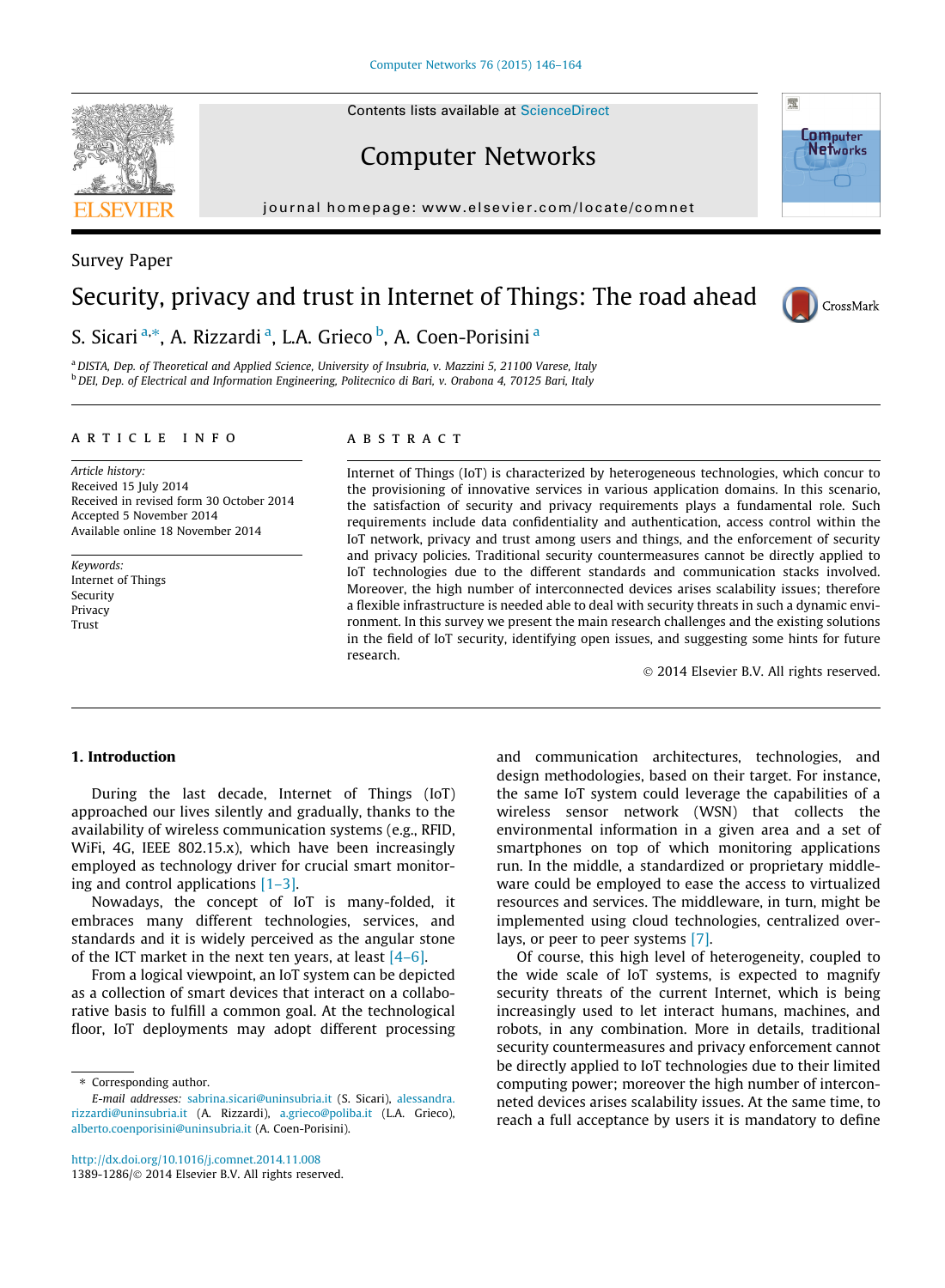valid security, privacy and trust models suitable for the IoT application context  $[8,9,2,10,11]$ . With reference to security, data anonymity, confidentiality and integrity need to be guaranteed, as well as authentication and authorization mechanisms in order to prevent unauthorized users (i.e., humans and devices) to access the system. Whereas, concerning privacy requirement, both data protection and users personal information confidentiality have to be ensured, since devices may manage sensitive information (e.g., user habits). Finally, trust is a fundamental issue since the IoT environment is characterized by different devices which have to process and handle the data in compliance with user needs and rights.

Note that adaptation and self-healing play a key role in IoT infrastructures, which must be able to face normal and unexpected changes of the target environment. Accordingly, privacy and security issues should be treated with a high degree of flexibility as advocated in [\[12,13\]](#page-15-0). Together with the conventional security solutions, there is also the need to provide built-in security in the devices themselves (i.e., embedded) in order to pursue dynamic prevention, detection, diagnosis, isolation and countermeasures against successful breaches, as underlined in [\[14\].](#page-15-0)

Our work analyzes the most relevant available solutions related to security (i.e., integrity, confidentiality, authentication), privacy, and trust in IoT field. We also focus on proposals regarding security middlewares and secure solutions for mobile devices, as well as ongoing international projects on this subject. The main topics analyzed are shown in Fig. 1. In literature, other surveys deal with issues related to the IoT paradigm: Ref. [\[1\]](#page-15-0) analyzes the IoT enabling technologies and existing middlewares, also from an application point of view, and presents security and privacy open issues together with standardization, addressing, and networking ones; Ref. [\[8\]](#page-15-0) considers the security and privacy challenges only under a legislative point of view, with particular attention to the European Commission directives; Ref. [\[2\]](#page-15-0) discusses the main research contexts (i.e., impact areas, projects, and standardization activities) and challenges in IoT, dealing also with data confidentiality, privacy, and trust as regards security requirements; Ref. [\[15\]](#page-15-0) is on Internet of Underwater Things and presents only



Fig. 1. Main security issues in IoT.

few hints to security issue; Ref. [\[10\]](#page-15-0) investigates the advantages and disadvantages of centralized and distributed architectures in terms of security and privacy in IoT with an analysis of the principal attack models and threats; Ref. [\[16\]](#page-15-0) provides a general overview on various IoT aspects, such as the involved technologies, the applications, the cloud platforms, the architecture, the energy consumption and security issues, the quality of service and data mining implications; Ref. [\[17\]](#page-15-0) focuses only on the specific issue of trust management in IoT.

The contribution of this paper is compared in Table 1 with respect to the aforementioned surveys: it clearly embraces with a broaded breath all security-related facets and of course it includes more recent references on the subject.

The rest of this paper is organized as follows. Section 2 analyzes the available approaches regarding confidentiality and access control in IoT. Sections [3 and 4](#page-5-0) deal with privacy and trust issues, respectively. Section [5](#page-8-0) shows the security and privacy policies enforcement in IoT applications. Security middlewares are discussed in Section [6](#page-10-0). Section [7](#page-12-0) addresses security in mobile IoT devices; Section [8](#page-13-0) refers to the ongoing international projects on IoT security. Section [9](#page-14-0) ends the paper and draws the road ahead.

#### 2. IoT security requirements: authentication, confidentiality and access control

This section analyzes in depth three key security requirements: authentication, confidentiality, and access control, with a special focus on IoT systems. IoT, in fact, enables a constant transfer and sharing of data among things and users in order to achieve particular goals. In such a sharing environment, authentication, authorization, access control and non-repudiation are important to ensure secure communication. In this context, the lack of computing resources (i.e., processing power, storage) and ad hoc nature of such networks requires to taylor existing techniques to this new environment. In particular, the seminal contributions in such a field will be illustrated together with a critical review of open issues that deserve further investigation [\[10\]](#page-15-0).

#### 2.1. Authentication and confidentiality

As regards authentication, the approach presented in [\[18\]](#page-15-0) makes use of a custom encapsulation mechanism, namely smart business security IoT application Protocol – intelligent Service Security Application Protocol. It

| Table 1                                            |  |  |
|----------------------------------------------------|--|--|
| Contribution of available surveys on IoT security. |  |  |

|            | [1] | [8] |     | $[2]$ $[15]$ $[10]$ |     | [16] | [17] | Our<br>work |
|------------|-----|-----|-----|---------------------|-----|------|------|-------------|
| Security   | Yes | No. | Yes | <b>Yes</b>          | Yes | Yes  | No   | Yes         |
| Privacy    | Yes | Yes | Yes | No                  | Yes | Yes  | No   | Yes         |
| Trust      | No. | Yes | Yes | No                  | Yes | No   | Yes  | Yes         |
| Middleware | Yes | No  | No  | No                  | No  | No   | No   | Yes         |
| Mobile     | No  | No  | No  | No                  | No  | No   | No   | Yes         |
| Projects   | No  | No  | Yes | Nο                  | No  | No   | No   | Yes         |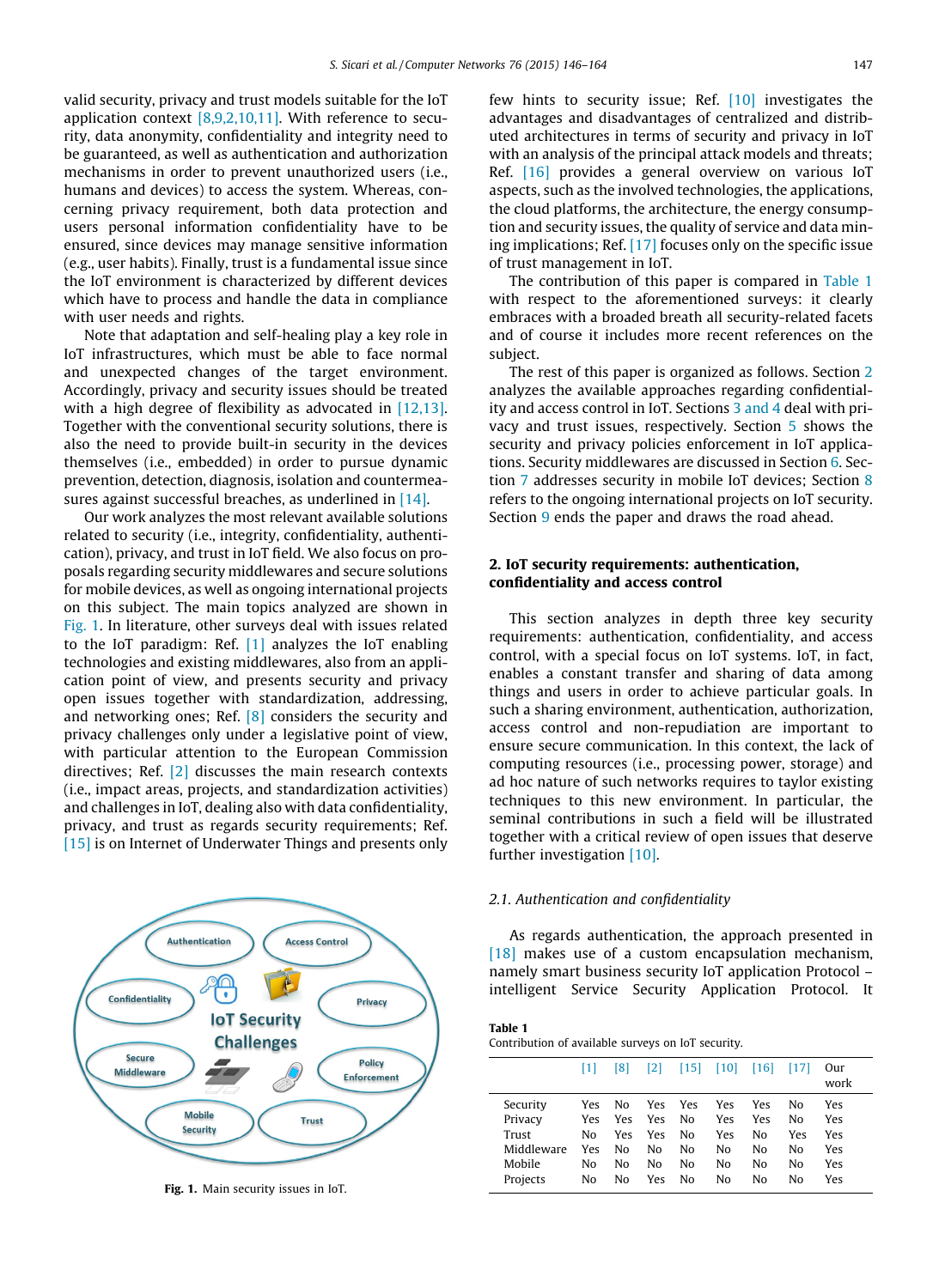combines cross-platform communications with encryption, signature, and authentication, in order to improve IoT applications development capabilities by establishing a secure communication system among different things.

In [\[19\]](#page-15-0) it is introduced the first fully implemented twoway authentication security scheme for IoT, based on existing Internet standards, specifically the Datagram Transport Layer Security (DTLS) protocol, which is placed between transport and application layer. This scheme is based on RSA and it is designed for IPv6 over Low power Wireless Personal Area Networks (6LoWPANs) [\[3\].](#page-15-0) The extensive evaluation, based on real IoT systems, shows that such an architecture provides message integrity, confidentiality, and authenticity with enough affordable energy, end-to-end latency, and memory overhead.

As regards confidentiality and integrity, in [\[20\]](#page-15-0) it is analyzed how existing key management systems could be applied to the IoT context. It is possible to classify the Key Management System (KMS) protocols in four major categories: key pool framework, mathematical framework, negotiation framework, and public key framework. In [\[20\]](#page-15-0) the authors argue that most of the KMS protocols are not suitable for IoT. In fact, key pool ones suffer insufficient connectivity; mathematical ones make use of the deployment knowledge to optimize the construction of their data structures, but such an approach cannot be used in IoT since client and server nodes are usually located in different physical locations; combinatorics-based KMS protocols suffer both connectivity and scalability/authentication; negotiation ones make use of the wireless channel and its inherent features to negotiate a common key, however they cannot be suitable for IoT because client and server nodes usually belong to different networks and they should route the information through the Internet in order to be able to talk with each other. Hence, the KMS protocols which might be suitable for some IoT scenarios are the Blom  $[21]$  and the polynomial schema  $[22]$ , whose computational overhead is quite low in comparison to a Public Key Cryptography (PKC) operations (i.e., public key framework). However for such schemes, several countermeasures are required in order to manage device authentication and face man-in-the-middle attacks. For example, [\[23,24\]](#page-15-0) present a framework for IoT based on Public Key Infrastructure (PKI).

A more practical approach, as [\[25\]](#page-15-0), proposes a transmission model with signature-encryption schemes, which addresses IoT security requirements (i.e., anonymity, trustworthy and attack-resistance) by means of Object Naming Service (ONS) queries. Root-ONS can authenticate the identities and platform creditability of Local ONS servers (L-ONS) by a Trusted Authentication Server (TAS), and the TAS gives a temporary certificate to validated L-ONS, which can apply for inquiry services many times with the certificate in the validated time. A security ONS query service with anonymous authentication provides credentials only to authorized and trusted L-ONS, preventing the illegal ONS to enquire information from things. In the transmission process, Remote Information Server of Things (R-TIS) wraps the information of things into multiple encryption layers with the routing node's public key. The

encrypted data are decrypted at each routing node, until the Local Information Server of Things (L-TIS) receives the plain text. Meanwhile, the nodes can check the integrity of received data and the creditability of routing path in the transmitting procedure. Such a transmission model results very weak in terms of attack-resistance due to the adoption of hop-by-hop encryption/decryption behavior.

It appears that a unique and well-defined solution able to guarantee confidentiality in a IoT context is still missing, as also asserted in  $[26]$ . It is worth to note that many efforts have been conducted in the WSN field [27-32], but several questions arise:

- Are the WSN proposals adaptable to the IoT environment, considering both the heterogeneity of the involved devices and the different application contexts?
- How and at which network layer to handle authentication?
- Is it feasible to reuse the traditional security mechanisms (e.g., encryption algorithms) or it is better to start from new solutions?
- How to handle the different keys?
- Which kind of key distribution mechanism is the most suitable?
- How to ensure an end-to-end integrity verification mechanism in order to make the system more resilient to malicious attacks?

Very recent works started addressing such questions. For example, an authentication protocol for IoT is pre-sented in [\[33\],](#page-15-0) using lightweight encryption method based on XOR manipulation for anti-counterfeiting and privacy protection, in order to cope with constrained IoT devices.

Starting from WSN context, an user authentication and key agreement scheme for heterogeneous wireless sensor networks is also proposed in  $[34]$ . It enables a remote user to securely negotiate a session key with a sensor node, using a lean key agreement protocol. In this way, it ensures mutual authentication among users, sensor nodes, and gateway nodes (GWN), although GWN is never contacted by the user. In order to apply such a scheme to resourceconstrained architectures, it only uses simple hash and XOR computations, as in [\[33\].](#page-15-0)

The authentication and access control method pre-sented in [\[35\]](#page-15-0) aims at establishing the session key on the basis of Elliptic Curve Cryptography (ECC), another lightweight encryption mechanism. This scheme defines attribute-based access control policies, managed by an attribute authority, enhancing mutual authentication among the user and the sensor nodes, as well as solving the resource-constrained issue at application level in IoT.

These preliminary answers partially address aforelisted questions because they specifically target the problem of lightweight cyphering in pervasive environments. Further efforts are required to complement these lean mechanisms with stardadized protocols for authentication and a clear definition of one or more authorities aimed at guaranteeing the expected confidentiality within the IoT infrastructure.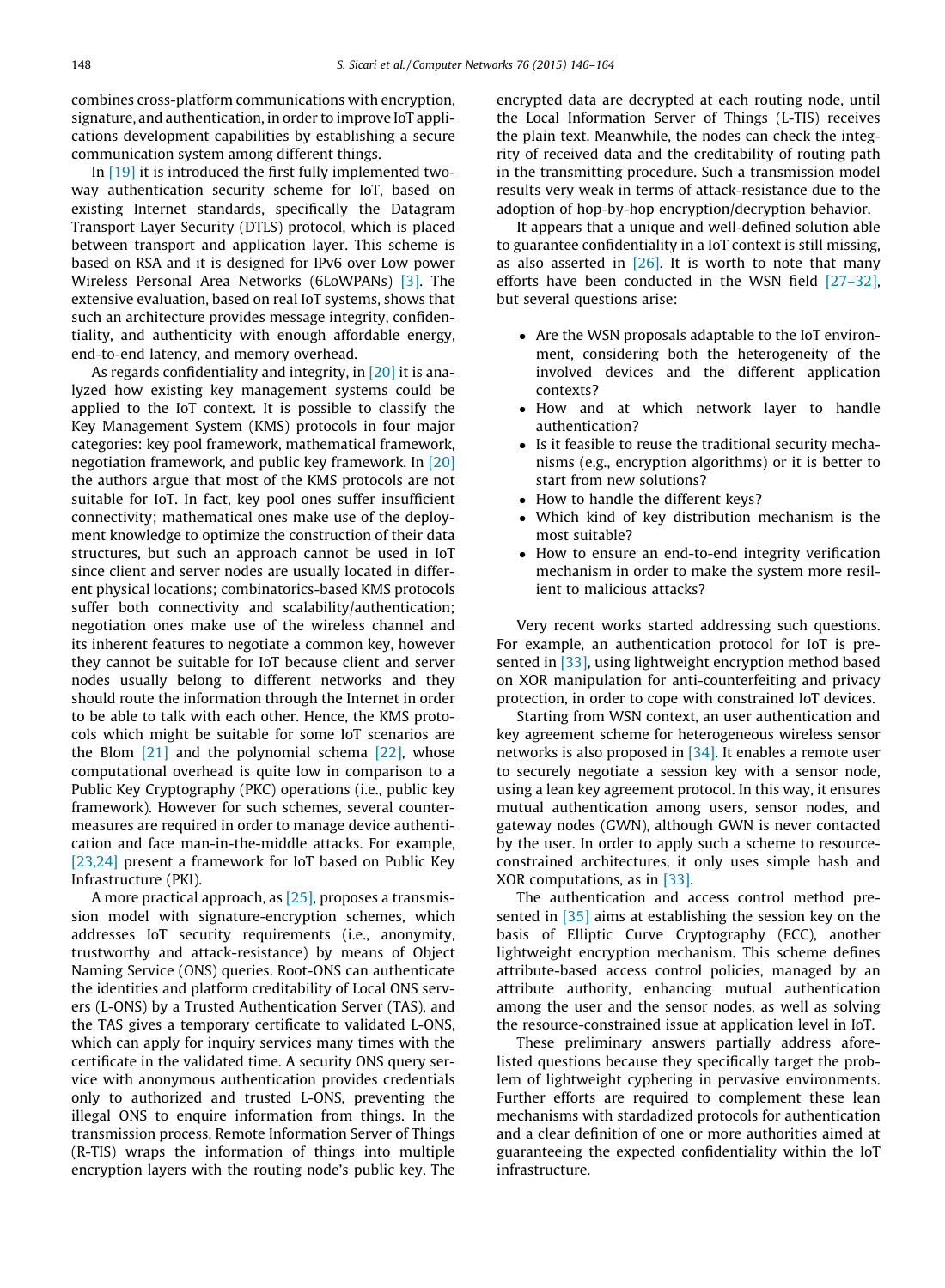#### S. Sicari et al. / Computer Networks 76 (2015) 146–164 149

#### 2.2. Access control

Access control refers to the permissions in the usage of resources, assigned to different actors of a wide IoT network. Two subjects are identified in [\[36\]:](#page-15-0) the data holders and the data collectors. Users and things, as data holders, must be able to feed data collectors only with the data regarding a specific target. At the same time, data collectors must be able to identify or authenticate users and things as legitimate data holders, from which the information are collected.

In IoT we have also to deal with processing of streaming data and not, as in traditional database systems, with discrete data. The main critical issues in this context refer to performance and temporal constraints, since access control for a data stream is more computational intensive than in traditional DBMS (DataBase Management System). In fact, queries have to be directly executed on incoming streams, which can be made of large volumes of data that might arrive at unpredictable rates. Several works deal with these aspects.

In [\[37\]](#page-15-0) the attention is focused on the layer responsible for data acquisition, which is the direct responsible for the information collection. In such a layer, a large amount of nodes are required to sense a wide range of different data types for authorized users in accordance with privacy and security levels. Therefore [\[37\]](#page-15-0) presents a hierarchical access control scheme for this layer. The scheme considers the limited computational and storage capacity of the nodes, in fact only a single key is given to each user and node; the other necessary keys are derived by using a deterministic key derivation algorithm, therefore increasing the security (since the keys exchange is limited) and reducing lots of the nodes storage costs.

Starting from the consideration that in emergency situations (e.g., an accident occurs, and a doctor is needed), the location of the user can be made available, while under normal circumstances, the user's location information is confidential, Ref. [\[38\]](#page-15-0) presents an identity based system for personal location in emergency situations. It consists of: registration, users authentication, policy, and client subsystems. The system confirms the identity of the user through the user authentication subsystem and gets the level of the emergency through the policy subsystem. Then it can make sure that user's location information can be accessed only by some authorized user and only when it is needed.

In [\[39\]](#page-15-0) a security architecture is developed, which aims at ensuring data integrity and confidentiality, starting from a prototype query processing engine for data streams, called Nile  $[40]$ . Such a mechanism is based on FT-RC4, an extension of the RC4 algorithm, which represents a stream cipher encryption scheme, to overcome possible decryption fails due to de-synchronization problems. Ref. [\[40\]](#page-15-0) is focalized on shared processing of window joins over data streams, in order to enhance the performance and the scalability of the DBMS.

An approach which addresses the authentication problem of outsourced data streams can be found in [\[41\]](#page-15-0) and in [\[42\]](#page-15-0) with CADS (Continuous Authentication on Data Streams). In this scenario it is assumed the presence of a service provider that collects data from one or more data owners, together with authentication information, and at the same time processes queries originating from many clients. The service provider returns to the clients the query results, as well as verification information, which make them able to verify the authenticity and the completeness of the received results, on the basis of the authentication information provided by the data owner.

Ref. [\[43\]](#page-15-0) also focuses on the data outsourcing. In particular, due to the large amout of streaming data, companies may not acquire the resources for deploying a Data Stream Management Systems (DSMS). Therefore they could outsource the stream storage and delegate its processing to a specialized third-party with strong DSMS infrastructure. Naturally, this arises the trust issue: the third-party may act maliciously to increase profit. The solution is to adopt a method for stream authentication, in order to enable clients to verify the integrity and the freshness of the streaming results received from the server. Such a solution has to be very lightweight for all parties involved (e.g., WSN applications). Ref. [\[43\]](#page-15-0) represents streams as linear algebraic queries and it is able to authenticate dynamic vector sums and dot products, as well as dynamic matrix products, by means of hash operations, modular additions/multiplications and cryptographic security functions. Such techniques may be very suitable for IoT entities, which are characterized by resources constraints in terms of energy consumption, computation and storage.

Ref. [\[44\]](#page-15-0) proposes a semi-distributed approach. More in details, in  $[44]$  it is proposed a security framework and an access control model to secure the so called DSMSs, which extends the Borealis data stream engine [\[45\]](#page-15-0) with security requirements. The framework exploits an owner-extended version of RBAC (Role-Based Access Control) [\[46\]](#page-15-0), called OxRBAC. Users have to prove their identity through a login process, consequently a session is created and a role is established for the user to perform authorized tasks. As a result, the authorization is checked by analyzing the couple user-session. It is the system itself which provides each user with the access permissions to objects, therefore users can see only the catalogue of the objects they are allowed to view. Since there can be many output streams, the system filters the tuples in order to give to the users only permitted results. Such an approach does not consider the adoption of any encryption algorithms for data streams. Note that this framework uses a single node system and not a totally distributed data stream engine. Clearly, a distributed approach would arise new issues: the output streams might be on different nodes and the currently use of ids to uniquely identify and filter the tuples have to be managed without conflicts.

Whereas, two works, Ref. [\[47,48\]](#page-15-0), exploit metadata in order to guarantee the security of the tuples in the stream. In [\[47\]](#page-15-0) it is proposed a stream-centric approach, in which the security constraints are directly embedded into data streams and not stored on the DSMS server. More in details, security metadata tuples are interleaved with the data tuples in the streams, in order to reduce the overhead. In this work, no new access control model is defined, but an enforcement mechanism suitable for streaming data, exploiting query processing. Note that, either RBAC, DAC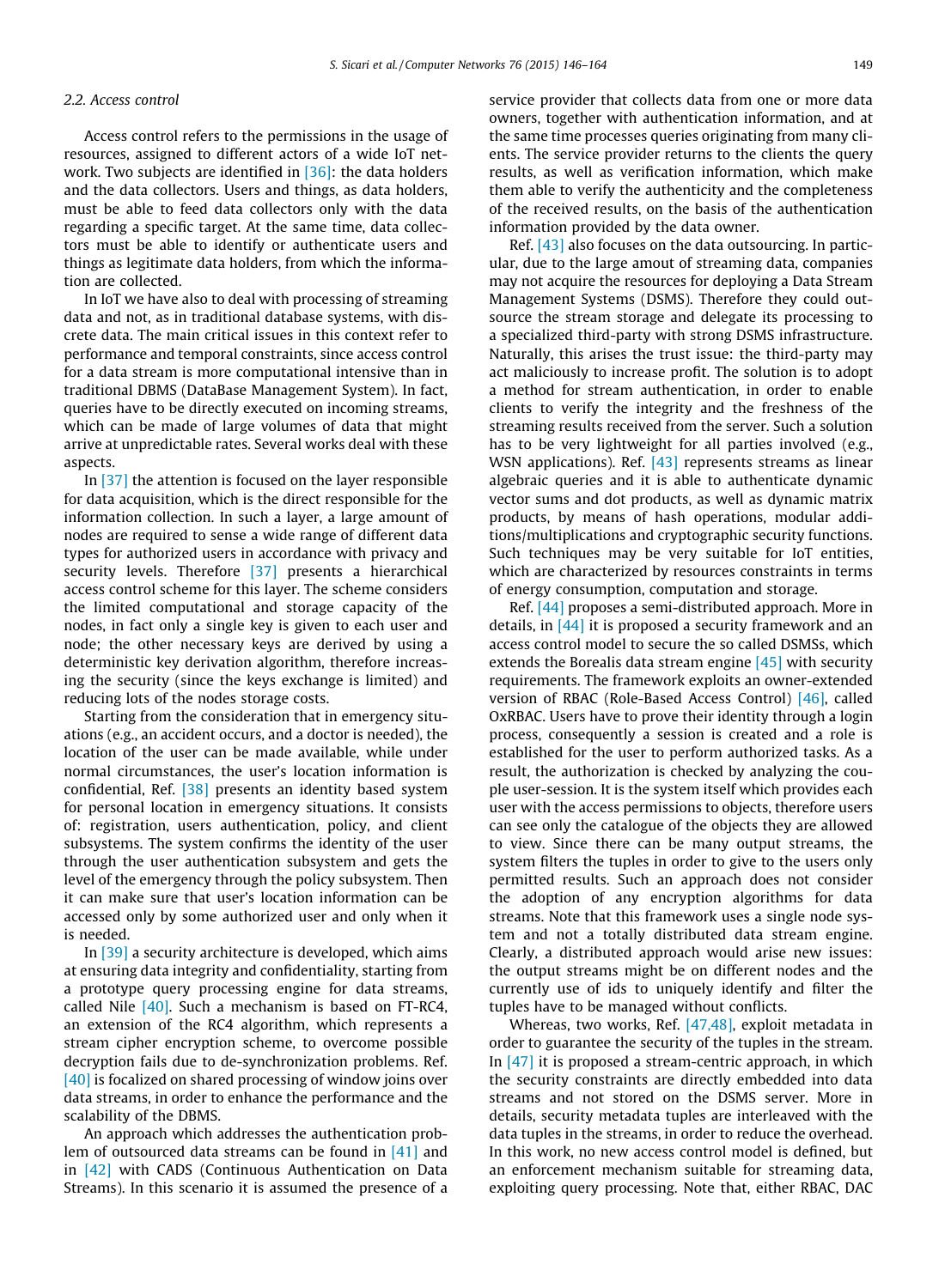(Discretionary Access Control) or MAC (Mandatory Access Control) can be casted in such a solution. In  $[47]$  policies on a data streams are stated by the user owning the device producing the data streams itself. This makes a user able to specify how the DSMS has to access his/her personal information (i.e., location, health conditions,...).

In [\[48\]](#page-15-0) an extended approach is proposed, which enriches data streams with metadata called streaming tags. In this way, users are able to use a free vocabulary to add information to reported events. It supports a variety of tagging granularities, therefore users could tag streams, tuples, attributes or specific data values. A framework based on CAPE engine [\[49\]](#page-16-0) is implemented and tested, after the definition of a proper and novel tag query language, but this solution may present some overhead and memory issues, as reported by simulation results.

The work in [\[50\]](#page-16-0) presents an enforcement to the solution provided in [\[51\]](#page-16-0) as regards access control of streaming data, based on the Aurora data model  $[52]$ . This framework supports two types of privileges, named read and aggregate, and also two temporal constraints, named general and window. The subjects (i.e., the users) are specified according to a role-based approach, therefore permissions are associates with roles and not directly with subjects, as in RDBMS (Relational DataBase Management System). Another idea taken from RDBMS is the definition of a language independent representation for the managed object, similarly to the view concept, in order to model the high granularity levels requested by IoT applications. Queries are registered into the stream engine and continuously executed on the incoming tuples. Whenever a user submits a query, a specific component, called Query Rewriter, checks the authorization catalogues, where permissions are specified, to verify whether the query can be partially or totally executed or should be denied. In case of partially authorized queries, it is rewritten in such a way that it only contains authorized data. In order to support the query rewriting task, a set of secure operators is defined, which filters out from the results of the corresponding not-secure operators those tuples/attributes that are not accessible according to the specified access control policies.

In [\[53\]](#page-16-0) the authors extend these two previous works in order to make their solution independent from the stream engine. Note that in general each DSMS adopts its own language; to overcome such an issue and to allow the interaction among different DSMS, in [\[53\]](#page-16-0) a common query model is defined and then the most used operations are translated by the Deployment Module into the specific engine query language. The results of this work have been compared with other proposals. For example, with respect to  $[44]$ , which has the drawback of wasting computation time when unauthorized queries are performed, it represents a better solution. Ref.  $[47]$ , as  $[53]$ , focuses on access control requirement for data streams, however, in [\[47\]](#page-15-0) access control is considered from a different point of view: the privacy protection. This is due to the fact that in  $[47]$  the privacy policies on data streams are stated by the user who owns the device which generates the data stream itself, allowing the user to specify how the DSMS has to access his/her personal information (e.g., health conditions, location); while in [\[53\]](#page-16-0) policies are specified by the

system administrator. Moreover, in [\[47\]](#page-15-0) access control policies are not stored in the DSMS, but they are encoded via security constraints and embedded directly into data streams: this represents also a main difference with respect to  $[53]$ . In  $[48]$  a set of operators is defined, able to enforce security constraints, but it implements them only into the CAPE engine  $[49]$ ; in contrast, Ref.  $[53]$ proposes a framework able to work among a wide range of different DSMSs.

While the previous works propose extended versions or acquire some features of RBAC, in [\[54\]](#page-16-0) the authors affirm that authorization frameworks like RBAC and ABAC (Attribute Based Access Control) do not provide sufficient scalable, manageable, and effective mechanisms to support distributed systems with many interacting services and the dynamic and scaling needs of IoT context. A problem common to ACLs (Access Control Lists), RBAC and ABAC is that in these systems it is hard to enforce the principle of least privilege access. Within the European FP7 IoT@- Work project [\[55\],](#page-16-0) a Capability Based Access Control (Cap-BAC) was developed, which can be used to manage the access control processes to services and information with least-privilege operations. In CapBAC it is the user that has to present his/her authorization capability (and demonstrate he/she is the owner of it) to the service provider, while in a traditional ACL system it is the service provider that has to check if the user is, directly or indirectly (e.g., via a role owned by the user), authorized to perform the requested operation on the requested resource. The authorizations are given by the owner of a certain resource/service to the desired users, which as a consequence can prove their capability to access to the resource or benefit of the service. It is stressed the relevance of security mechanisms usability and access rights delegation and the need to take into account that they have to be understandable and usable by non ICT-skilled users. It is also important to grant the principle of least privilege by default and to make possible to revoke capabilities and to set a validity condition under which the authorization is available.

From the discussion about these works the major challenges related to access control in an IoT scenario which emerge are:

- How to guarantee the access permission in an environment where not only users, but also things could be authorized to interact with the system?
- It is more effective to exploit a centralized or distributed approach or a semi-distributed one in order to manage the scalable IoT architecture?
- How to handle the huge amount of transmitted data (i.e., in the form of stream data) in a common recognized representation?
- How to support the identification of entities?

In fact, as regards identification, one of the principal changes today is the increase in mobility of portable and powerful wireless devices. Identity requirement is not yet adequately met in networks, especially given the emergence of ubiquitous computing devices. Addressing identity issue requires to reformulate the architecture for naming, addressing and discovery and the development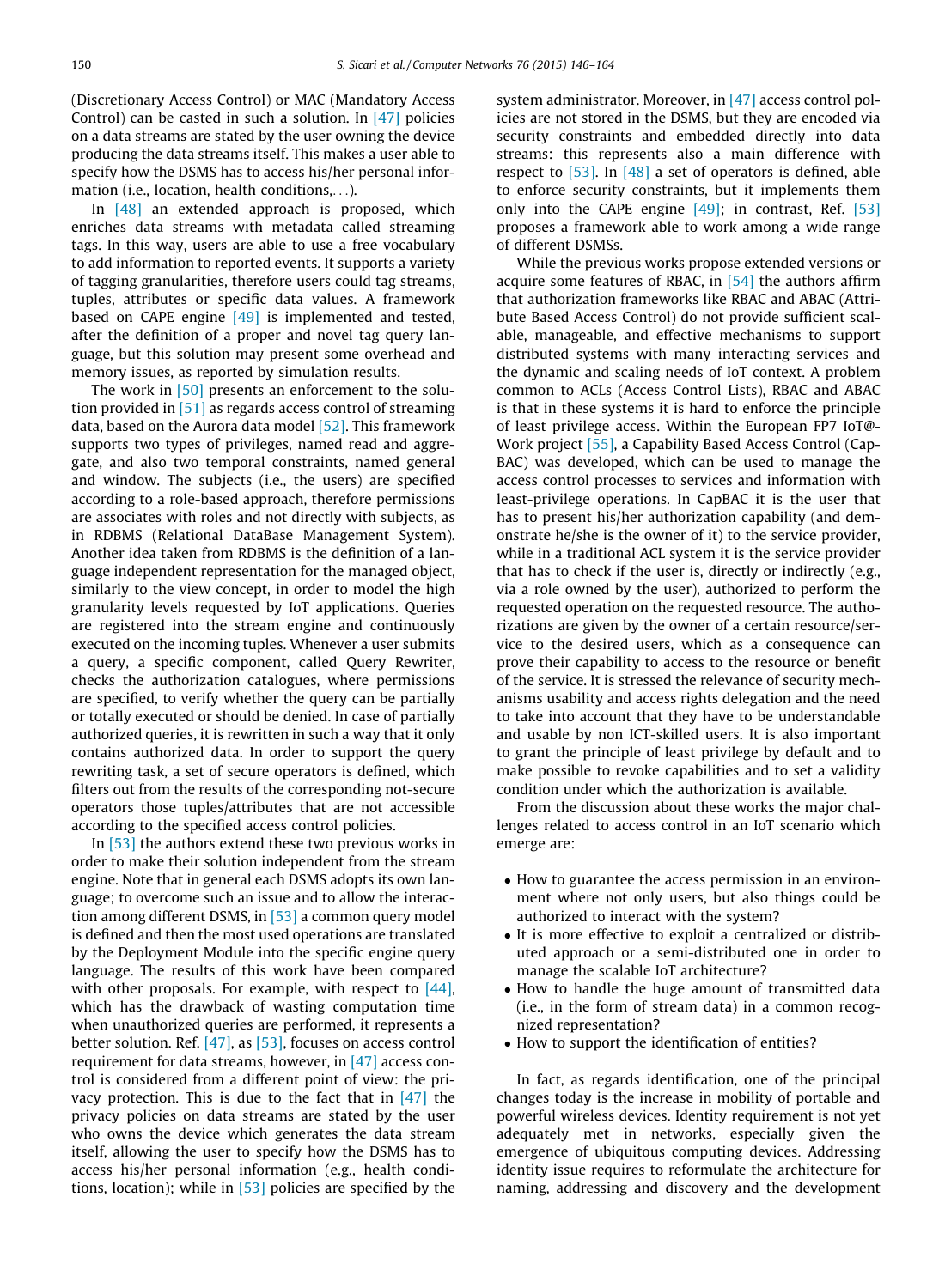<span id="page-5-0"></span>of specific identity management framework for IoT [\[56\]](#page-16-0). Only few solutions have been proposed related to such an issue. Furthermore:

- To manage access control, how could IoT system deal with the registration of users and things and the consequent issuance of credentials or certificates by authorities?
- Could the users/things present these credentials/certificates to the IoT system in order to be allowed to interact with the other authorized devices?
- Could a following step be the definition of specific roles and functions within the IoT context, in order to manage the authorization processes?

As regards the raised questions, few new solutions have been recently proposed, suggesting a subscriber method and a group membership scheme to deal with the access control of heterogeneous devices. Ref. [\[57\]](#page-16-0) addresses authentication and access control in the IoT framework. The proposed authorization scheme for constrained devices combines Physical Unclonable Functions (PUF) with Embedded Subscriber Identity Module (eSIM). The former provides cheap, secure, tamper-proof secret keys to authentify constrained M2M devices. The latter provides mobile connectivity guaranteeing scalability, interoperability and compliance with security protocols.

Multicast communication are secured in [\[58\]](#page-16-0) by adopting a common secret key, denoted as group key, shared by multiple communication endpoints. Such keys are managed and distributed with a centralized batch-based approach. Note that such a mechanism reduces the computational overhead and network traffic due to group membership changes, caused by users joins and leaves, as happens in a typical IoT context. Such a protocol can be applied to two several relevant scenarios: (i) secure data aggregation in IoT and (ii) Vehicle-to-Vehicle (V2V) communications in Vehicular Ad hoc Networks (VANETs).

Finally, in [\[59\]](#page-16-0) a general UML conceptual model suitable for all the IoT applications and architectures is defined. It specifies both involved entities and their relationships within the IoT infrastructure, pointing out their roles and functions. Also an application case-study is described, in which users and nodes interact with an IoT platform in order to obtain and/or provide customized services. Such a model takes into account the registration phase carried out by users towards the IoT platform, the consent acquisition for handling their personal data, and the exchange of the credentials for future interactions. This represents a further step towards the management of registered users and things and the relative credentials, but considerable efforts are still required to establish a standardized and globally accepted solution.

#### 3. Privacy in IoT

IoT finds application in many different fields, for example: patients remote monitoring, energy consumption control, traffic control, smart parking system, inventory management, production chain, customization of the shop-

ping at the supermarket, civil protection. For all of them, users require the protection of their personal information related to their movements, habits and interactions with other people. In a single term, their privacy should be guaranteed. In literature, there are some attempts to address such an issue.

In [\[60\]](#page-16-0) a data tagging for managing privacy in IoT is proposed. Using techniques taken from the Information Flow Control, data representing network events can be tagged with several privacy properties; such tags allow the system to reason about the flows of data and preserve the privacy of individuals. Although exploiting tagging within resource-constrained sensor nodes may not be a viable solution because tags may be too large with respect to the data size and sensitivity, therefore they generate an excessive overhead. Clearly, in this case it is not suitable for IoT.

In [\[61\]](#page-16-0) a user-controlled privacy-preserved access control protocol is proposed, based on context-aware kanonymity privacy policies. Note that privacy protection mechanisms are investigated: users can control which of their personal data is being collected and accessed, who is collecting and accessing such data, and when this happens.

In [\[62\]](#page-16-0) it is presented Continuously Anonymizing STreaming data via adaptive cLustEring (CASTLE). It is a cluster-based scheme which ensures anonymity, freshness, and delay constraints on data streams, thus enhancing those privacy preserving techniques (e.g., k-anonymity) that are designed for static data sets and not for continuous, unbounded, and transient streams. More in details, [\[62\]](#page-16-0) models k-anonymity on data streams and defines kanonymized clusters exploiting the quasi-identifier attributes of tuples in order to preserve the sensitive data privacy.

In [\[63\]](#page-16-0), the traditional privacy mechanisms are divided into two categories: Discretionary Access and Limited Access. The former addresses the minimum privacy risks, in order to prevent the disclosure or the cloning of sensitive data; whereas the latter aims at limiting the security access to avoid malicious unauthorized attacks.

Ref. [\[64\]](#page-16-0) analyzes the privacy risk that occurs when a static domain name is assigned to a specified IoT node. In this work the authors propose a privacy protection enhanced DNS (Domain Name System) for smart devices, which can authenticate the original users identity and reject illegal access to the smart device. The scheme is compatible with widely used DNS and DNSSEC (Domain Name System Security Extensions) protocols.

In [\[36\]](#page-15-0) it is presented a fully decentralized anonymous authentication protocol for privacy-preserving targetdriven IoT applications. Such a proposal is based on a multi-show credential system where different showings of the same credential cannot be linked together, therefore avoiding the generating keys to be discovered. The system defines two possible roles for participant nodes: users, which represent the nodes originating the data and data collectors, which are responsible for gathering the data from authorized users. Users can anonymously and unlinkably authenticate themselves in front of data collectors proving the owning of a valid Anonymous Access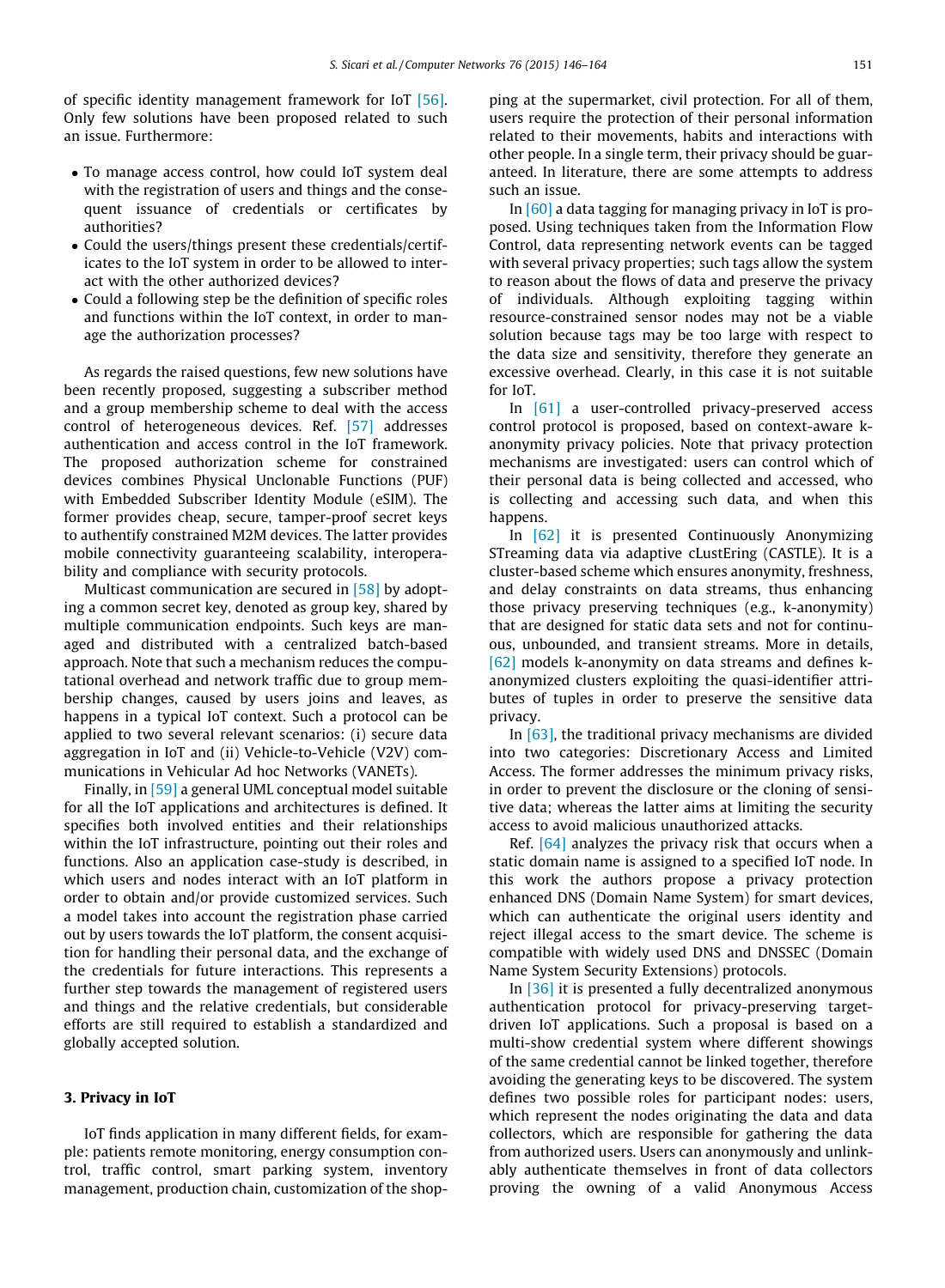Credential (AAC) encoding a particular set of attributes, established by the system itself. The protocol is divided in three phases: set-up, user registration, during which users obtain Anonymous Access Credentials, and Credential Proving, during which users prove the possession of a valid AAC to a data collector. Such a protocol guarantees: user anonymity, AAC unlinkability (no Data Collector or set of colluding Data Collectors can link two transactions to the same User), resistance to user impersonation, faulty and selfish nodes, nodes hindering the efficiency, and adversary controlling the Data Collectors. Moreover, such a system relies on a fully distributed approach, thus avoiding single point of failure issues.

Ref. [\[65\]](#page-16-0) analyzes in depth the performances of the two major types of Attribute-Based Encryption (ABE): Key-Policy Attribute-Based Encryption (KP-ABE) and Ciphertext-Policy Attribute-Based Encryption (CP-ABE). Simulations are carried on different classes of mobile devices, including a laptop and a smartphone, in order to establish under what conditions ABE is better suited for IoT. ABE provides a public key encryption scheme which enables a fine-grained access control, a scalable key management, and a flexible data distribution.

Another approach which uses an attribute-based signature scheme to guarantee privacy in IoT is presented in [\[66\].](#page-16-0) Here a novel Attribute-Based Signature (ABS) scheme, named ePASS, uses an attribute tree and expresses any policy consisting of AND/OR, which are unforgeable for the computational Diffie-Hellman assumption. In fact, users cannot forge signatures with attributes they do not own, and the signature provides assurance that only a user with appropriate attributes satisfying the policy can endorse the message. Moreover, the legitimate signers remain anonymous and are indistinguishable among all users whose attributes satisfy the policy, which provides attribute privacy for the signer.

Focusing on the privacy protection in IoT, Ref. [\[67\]](#page-16-0) puts forward a key-changed mutual authentication protocol for WSN and RFID systems. Such a protocol integrates a random number generator in the tag and the reader, and adopts the one-way hash function, the key refresh in real time, and the key backup as mechanisms to reduce the risks of replay, replication, denial of service, spoofing and tag tracking.

Ref. [\[68\]](#page-16-0), starting from the privacy preserving data mining (PPDM) techniques, aims at minimizing the sensitive data disclosure probability and the sensitive content analysis. In such a work, the user privacy awareness issue is addressed, proposing a privacy management scheme which enables the user to estimate the risk of sharing sensitive data. It also aims at developing a robust sensitivity detection system, able to quantify the privacy content of the information.

The assessment of privacy requirements of data, provided by different sources, is dealt in  $[69]$ , which defines a layered architecture for IoT in order to estimate both the data quality and the security and privacy level. Moreover, such an architecture defines an annotated data for providing services, that integrates data from different sources, according to customer needs.

To summarize, privacy requirement in IoT is currently only partially covered and there is a wide space of research issues to be investigated, referring to the need to define privacy policies starting from a well-defined model [\[59\]](#page-16-0) and the correspondent development, dealing with the scalability and the dynamic environment which characterizes IoT scenarios. In fact, capturing privacy requirement in the very early stages of development is essential for creating sufficient public confidence and facilitate the adoption of novel IoT systems.

#### 4. Trust in IoT

The trust concept is used in various contexts and with different meanings. Trust is a complex notion about which no definitive consensus exists in the scientific literature, although its importance is widely recognized. A main problem with many approaches towards trust definition is that they do not lend themselves to the establishment of metrics and evaluation methodologies. Moreover, the satisfaction of trust requirements are strictly related to the identity management and access control issues.

Works [\[70,71\]](#page-16-0) focus on trust level assessment of IoT entities. The authors assume that most smart objects are human-carried or human-related devices, so they are often exposed to public areas and communicate through wireless, hence vulnerable to malicious attacks. Smart objects have heterogeneous features and need to cooperatively work together. The social relationships considered are: friendship, ownership and community, since users are friends among themeselves (i.e., friendship), users own the devices (i.e., ownership) and the devices belong to some communities (i.e., community). Malicious nodes aim at breaking the basic functionality of IoT by means of trust related attacks: self-promoting, bad-mouthing and good-mouthing. The trust management protocol for IoT proposed in [\[70\]](#page-16-0) is distributed, encounter-based, and activity-based: two nodes that come in touch to each other or involved in a mutual interaction can directly rate each other and exchange trust evaluation about the other nodes, so they perform an indirect rate which seems like a recommendation. The reference parameters to trust evaluation are: honesty, cooperativeness, and community-interest. Therefore such a dynamic trust management protocol is capable of adaptively adjusting the best trust parameter setting in response to dynamically changing environments in order to maximize application performance.

A similar approach to provide a trustworthiness evaluation is carried out in  $[72]$  in the so called Social Internet of Things (SIoT). This paradigm derives from the integration of social networking concepts into IoT, due to the fact that the objects belonging to the IoT infrastructure are capable of establishing social relationships in an autonomous way with respect to their owners. The challenge addressed in [\[72\]](#page-16-0) is to build a reputation-based trust mechanism for the SIoT which can effectively deal with certain types of malicious behaviors aimed at misleading other nodes, in order to drive the use of services and information delivery only towards trusted nodes. A subjective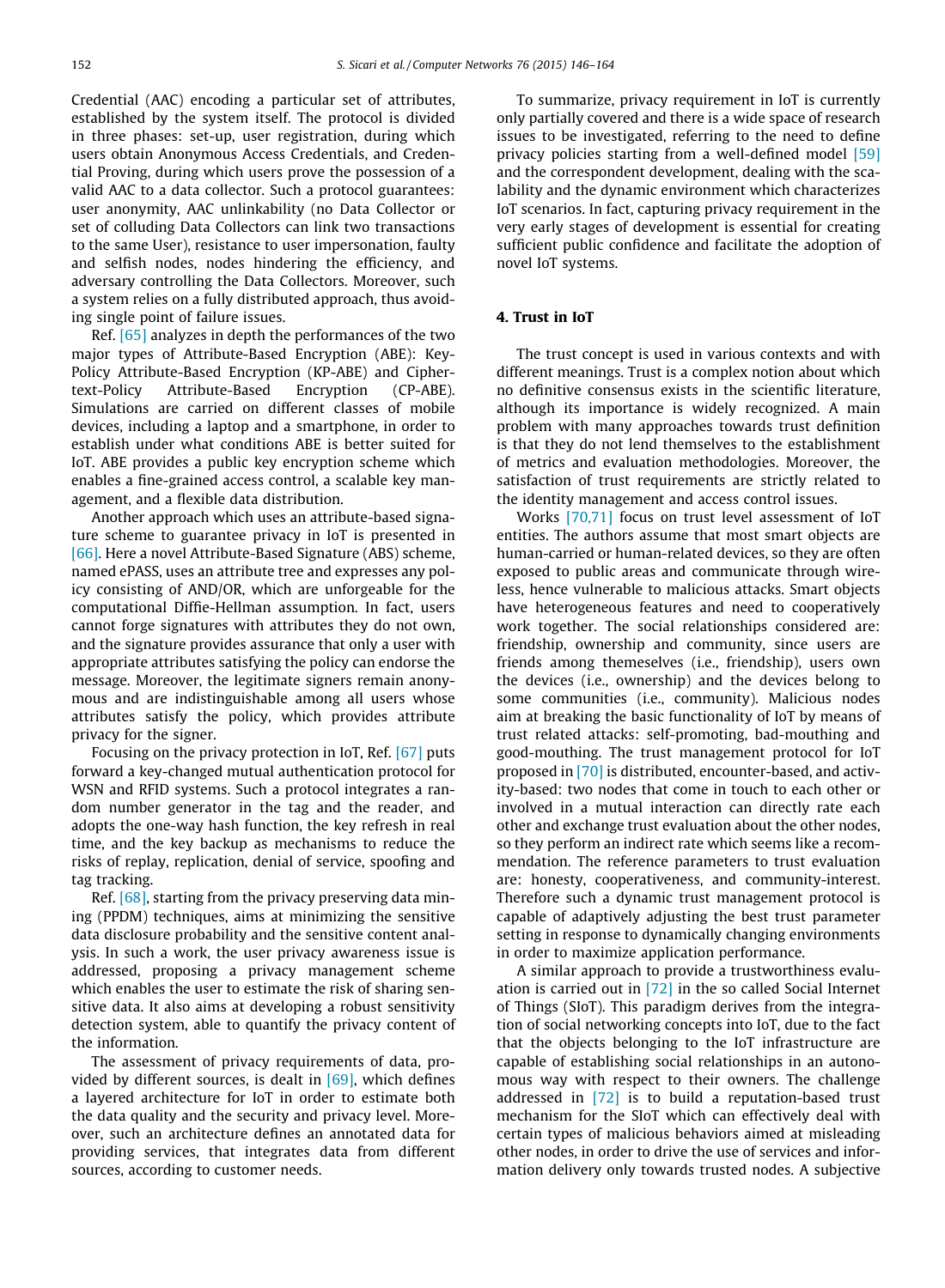model for the management of trustworthiness is defined, which builds upon the solutions proposed for P2P networks, such as those proposed in [\[73–77\].](#page-16-0) Each node computes the trustworthiness of its friends on the basis of its own experience and on the opinion of the common friends. As a consequence, a node chooses the provider of the service it needs on the basis of this highest computed trustworthiness level.

Yet in relation to the social network context, in [\[78\]](#page-16-0) the authors propose a secure distributed ad hoc network; it is based on direct peer-to-peer interactions and communities creation in order to grant a quick, easy and secure access to users to surf the Web; thus close to the social network concept. Each node (i.e., device) and community have an identity in the network and modify the trust of other nodes on the basis of their behavior, thus establishing a trust chain among users. The parameters analyzed are: physical proximity, fulfillment, consistency of answer, hierarchy on the trusted chain, similar properties (e.g., age, gender, type of sensor), common goals and warrants, history of interaction, availability, interactions. Chains of confidence will allow the establishment of groups or communities and unique identities (for the communities) for the access to services as well as for the spreading of group information. Therefore security is established when the users access the network through the use of the trust chain generated by nodes, which he/she crosses.

In [\[79\]](#page-16-0) it is considered that the traditional access control models are not suitable for the decentralized and dynamic IoT scenarios, where identities are not known in advance. Trust relationship between two devices helps in influencing the future behaviors of their interactions. When devices trust each other, they prefer to share services and resources. This is the same idea emerged in [\[72,70\].](#page-16-0) Such a paper presents a Fuzzy approach to the Trust Based Access Control (FTBAC). The trusts scores are calculated by the FTBAC framework from factors like experience, knowledge and recommendation. Such trust scores are then mapped to permissions, and access request are accompanied by a set of credentials which together constitute a proof for allowing the access or not.

FTBAC framework is composed by three layers:

- Device Layer: includes all IoT devices and communication among these devices.
- Request Layer: is mainly responsible for collecting experience, knowledge and recommendation information and calculating fuzzy trust value.
- Access Control Layer: is involved in decision making process and maps the calculated fuzzy trust value to the access permissions, with the principle of least privilege.

The simulation results show that this framework guarantees flexibility and scalability and it is energy efficient. In fact, a solution based on cryptographic protection can achieve access control by increasing the trust level, but it creates extra overhead in terms of time and energy consumption; instead, according to authors, the fuzzy approach is easier to integrate in utility-based decision making.

In [\[80\]](#page-16-0) it is presented another fuzzy approach to trust evaluation, based on three layers: sensor layer, core layer, and application layer. The sensor layer includes physical devices (e.g., RFID, WSN and base stations); the core layer mainly includes access network and Internet; the application layer includes various distributed networks (e.g., P2P, Grid, Cloud Computing), application systems and interfaces. From point of view of users, IoT system is regarded as a Service Provider (SP) and the trust management aims at providing an auxiliary service that assists the IoT to provide more qualified service to any Service Requester (SR). The relationship is bidirectional as the trust mechanism has effects both on the SR (for privacy protection) and SP. Such trust management model mainly includes three steps: trust extraction, trust transmission, and trust decision-making. Requested information service and trust based service coexist in this model. Trust management should act as self-organizing component in order to deal with the information flow and preventing the privacy information from leaking to un-trusted SR. The authors in [\[80\]](#page-16-0) make use of fuzzy set theory and formal semanticsbased language to perform the layered trust mechanism, evaluated by using specific layer attributes (i.e., efficiency, risk, history). The user has access to the IoT only if security credential satisfies security policies, which are defined by means of a decision-making function according to user trust value. Note that, such a work discusses no concrete trust models, but establishes only a general framework, in which the well-defined trust models can be integrated.

Ref.  $[81,82]$  propose a trust model to protect the user security by combining location-aware and identity-aware information and authentication history; as a consequence, the users can obtain the trustworthiness for the requested services. Three trust regions are considered, each one having high, medium, and low ranks, respectively. For each rank, the authentication approach is different. In high rank case, no extra key is needed (already sign on the VID). For medium rank, users have to offer their PIN for login. Low rank means that users need to provide biometric information, such as face image, fingerprint or iris scan, which may be not convenient for its complexity and hardware constraints. The goal is to make a classification of the provided services in order to evaluate the sensitivity of the transmitted information (i.e., on the basis of the type of application or the host in which the application is executed); for achieving such an issue, a fuzzy approach is exploited.

Other proposals are not based either on the social networking concept nor on fuzzy methods. For example, in [\[83\]](#page-16-0) the authors propose a hierarchical trust model for IoT, able to effectively detect malicious organizations from the behavior of their neighboring nodes. A Verifiable Caching Interaction Digest (VCID) scheme is introduced for the purposes of monitoring object-reader interaction and a long-term reputation mechanism is used to manage the trust of organizations.

Ref. [\[84\]](#page-16-0) proposes a trust management system for IoT able to assess the trust level of a node from its past behavior, in distinct cooperative services. The main goal of this solution is to manage cooperation in a heterogeneous IoT architecture taking into account the different nodes capabilities by exploiting a decentralized approach. Such a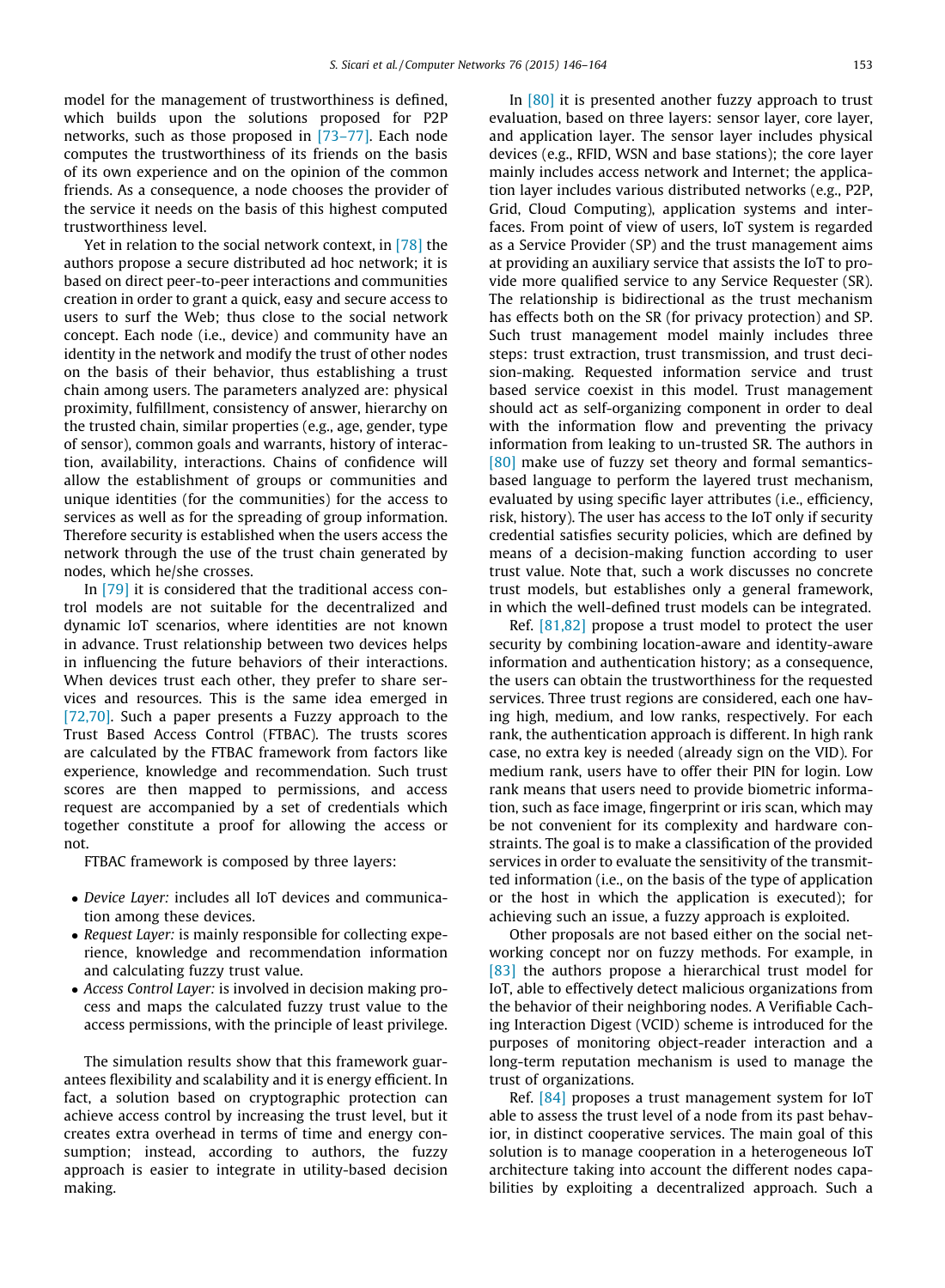<span id="page-8-0"></span>model considers both first-hand information (i.e., direct observations and own experiences) and second-hand information (i.e., indirect experiences and observations reported by neighboring nodes) to update trust values. Different phases are involved, in which the trust management system: (i) gathers information about the trustworthiness of the available nodes; (ii) sets up a collaborative service with the requesting nodes; (iii) learns from its past operation by performing self-updates aimed at improving its future operations; and (iv) assigns a quality recommendation score to each node after each interaction during the learning phase.

In [\[85\]](#page-16-0) the authors make an attempt to design an attack-resistant trust management model for distributed routing strategy in IoT. Such a model can evaluate and propagate reputation in distributed routing systems and it is then proposed to establish reliable trust relations between self-organized nodes and defeat possible attacks in distributed routing systems.

Ref. [\[86\]](#page-16-0) starts from WSNs and defines a trust management for IoT, consisting in an identity-based key agreement; this agreement occurs by means of a distributed self-organizing key negotiation process. Such a protocol aims at preventing attacks from outside the network and recognizing malicious nodes. Thus it can reduce communications with malicious nodes to improve security and extend network lifetime.

Ref. [\[87\]](#page-16-0) presents an identity-based network protocol aimed at identifying network nodes which move themselves from a host-to-host during the handover processes. Therefore it needs to decouple identifiers and locators in order to separate the node identification from host addressing. The mutual authentication of network nodes is achieved by the validation of the identity attributes and then by attaching a signature to each attribute, emitted by a trusted signing entity. Access to non-public identity information is regulated by policies defined by the owner of the information. Thus, it is disclosed only to the authorized subjects by using the same attribute-based authorization method. Nodes and a Domain Trusted Entity are connected to each other to build a globally trusted infrastructure by the pre-sharing of cryptographic certificates and ensuring the confidentiality and authentication of their exchanges by means of encryption and signature mechanisms.

As pointed out in  $[88]$ , current trust and reputation management approaches usually offer rigid and inflexible mechanisms to compute reputation scores, which hinder their dynamic adaptation to the current environment where they are deployed. At most, they provide certain parameters which are configurable or tunable. This seems not enough for the heterogeneous and dynamic IoT context. Therefore, Ref. [\[88\]](#page-16-0) has designed and prototyped a flexible mechanism to select the most suitable trust and reputation model in heterogeneous environments. Such a mechanism can be applied on-the-fly, amongst a pool of predefined ones, considering the current system conditions (e.g., number of users, allocated resources).

A layered IoT architecture for trust management control mechanism is proposed in [\[89\].](#page-16-0) The IoT infrastructure is decomposed into three layers, which are: sensor layer, core layer and application layer. Each layer is controlled by a specific trust management under the following purposes: self-organization, routing and multi-service, respectively. The final decision-making is executed by the service requester (i.e., the user) according to the collected trust information as well as requester policy. A formal semantics-based and the fuzzy set theory are used to realize the trust mechanism.

Another trust system is proposed in [\[90\]](#page-16-0), based on node behavior detection. The metrics periodically evaluated are recommended trust and history statistical trust. They are calculated by evidence combination and Bayes algorithm, respectively.

Such an overview shows that the available solutions exploit different techniques in order to handle the trust issue in IoT scenario. Such proposals include hierarchical model, reputation mechanisms, approaches derived from social networking, fuzzy techniques, mechanisms based on nodes past behavior or on routing strategies (a scheme of analyzed works is showed in Table 2). Literature seems mature enough concerning trust management, but the definition of a fully distributed and dynamic approach suitable for the scalable and flexible IoT context is still missing, as confirmed in the recent survey on trust management in IoT provided in [\[17\]](#page-15-0). Further missing items are the definition of globally accepted certification authorities and of a common-accepted trust negotiation language. To sum up, the following issues are still open in IoT-trust management:

- The introduction of a well-defined trust negotiation language supporting the semantic interoperabilty of IoT context.
- The definition of a proper object identity management system.
- The development of a trust negotiation mechanism in order to handle data stream access control.

#### 5. Enforcement in IoT

Policy enforcement refers to the mechanisms used to force the application of a set of defined actions in a system. More in details, policies are operating rules which need to be enforced for the purpose of maintaining order, security, and consistency on data. With reference to IoT scenarios, in literature are still present neither viable solutions nor detailed analysis on this subject. Only few works describe how to manage policies enforcement.

Ref. [\[91\]](#page-16-0) provides an overview of network security, security policies, policy enforcement and firewall policy management systems. As regards policy enforcement, it

#### Table 2

Summary of related works on trust assessment.

| Exploited technique                  | Works                              |  |  |  |
|--------------------------------------|------------------------------------|--|--|--|
| Social networking<br>Fuzzy technique | $[70 - 72, 78]$<br>$[79 - 82, 89]$ |  |  |  |
| Cooperative approach                 | $[83 - 85, 90]$                    |  |  |  |
| Identity-based method                | [86,87]                            |  |  |  |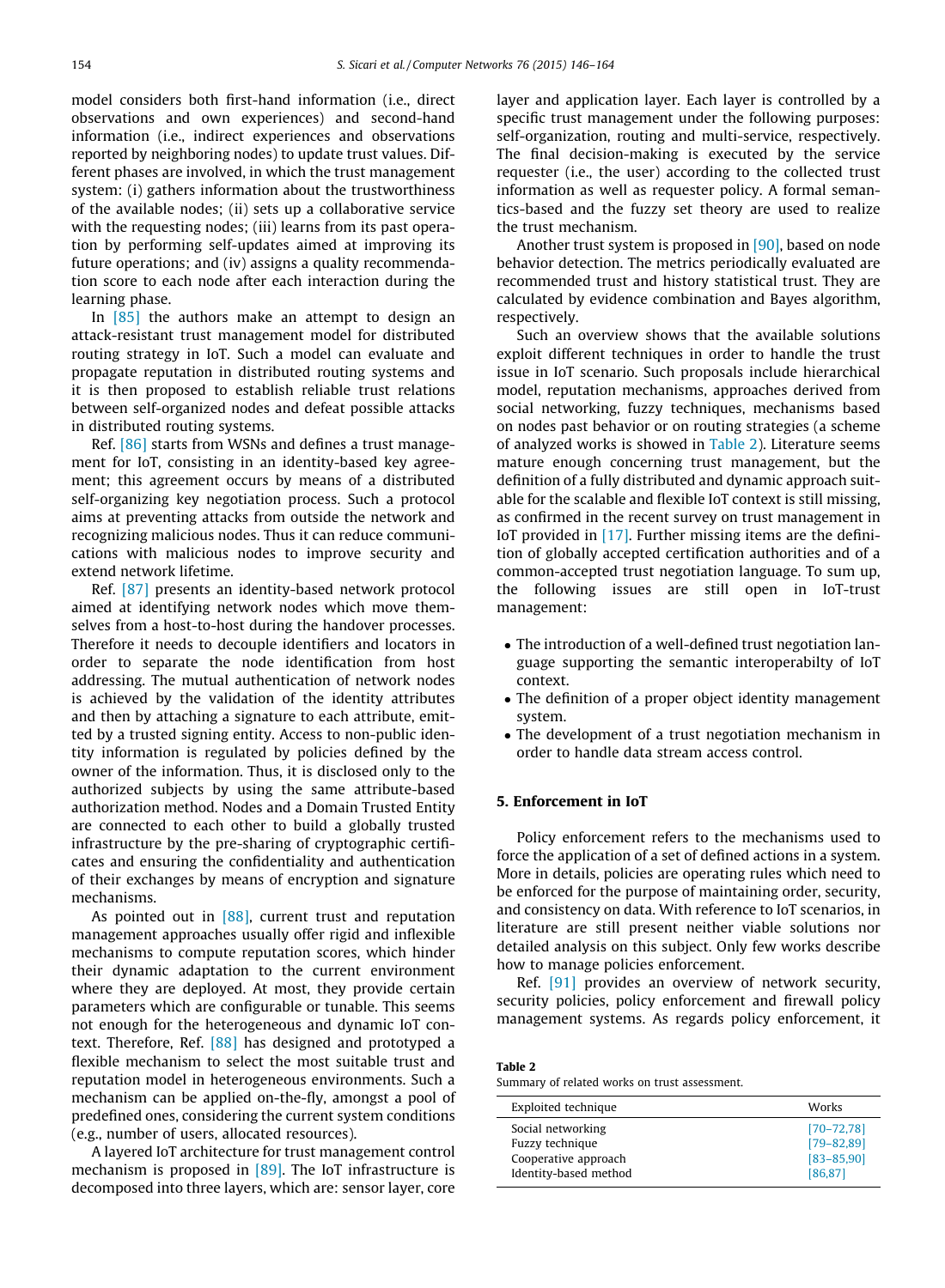is proposed to use security services such as authentication, encryption, antivirus software and firewalls, in order to protect the data confidentiality, integrity, and availability.

In [\[92\]](#page-16-0) the languages regarding the definition of obligations and policies are classified into two categories. On the one hand, there are policy enforcement languages, which generally simplify the specification and interpretation of policies; however, they lack the formal semantics needed to allow the verification of the policies themselves by means of formal proofs. On the other hand, there are policy analysis languages, which allow the formal policies analysis and the expression of a large variety of obligations. In this work, it is introduced a policy language which aims at combining the advantages of both policy enforcement and analysis languages. Formalizing policy enforcement has several advantages: it reduces the gap between the specified policies and their deployment, thus it ensures that the policies are correctly applied in the system. To formalize policy enforcement, the target system should be modeled and then the effects of the application of the policies should be described. More in details, policies are enforced using reference monitors, and a set of active rules specifies that a set of actions should be executed after the detection of some events, if some conditions are met. However, this language does not provide the operational semantics needed to dynamically enforce and manage obligations in a policy managed system.

Ref. [\[93\]](#page-16-0) pays its attention to the various types of policy languages, such as WS-Policy (Web Services-Policy) and XACML (eXtensible Access Control Markup Language), exploited in different systems. In fact, low-level enforcement mechanisms can vary from system to system. Thus, it is difficult to enforce a policy across domain boundaries or over multiple domains. Before applying policies across domain boundaries, it is desirable to know which policies can be supported by other domains, which are partially supported, and which are not supported. In [\[93\]](#page-16-0) it is proposed and implemented a simulation environment using semantic model mapping and translation for policy enforcement across domain boundaries by means of a semantically-rich language: Web Ontology Language (OWL), which can be used to model both policy languages and enforcement mechanisms. For example, in a healthcare environment, the cooperation and communication between pharmacy, hospital and medical school are essential. They have their own policy enforcement mechanisms to protect their own proprietary data and patients records. The problem is that there are more and more collaborations and communications among these domains, therefore a cross-domain policy enforcement becomes an essential component. However, in most cases, these domains use different policy languages to define their policies and these specific policies are executed on their own platforms. When a new cooperation or communication is required between two stranger domains, we do not know how many policy rules from the stranger domain can be enforced by current enforcement mechanisms. So in most cases, the technical departments from these two domains have to work together to evaluate whether or not it is possible to make their systems interoperating. The same problem also exists in social networking environment (e.g., Facebook, MySpace, Linkedin). Most existing social networking sites have privacy configurations based on their own enforcement mechanisms. When two social networking sites or two healthcare domains need to communicate or collaborate with each other, they have to rebuild or reconfigure their systems to make sure these activities are consistent with their own and their partners policies.

Expressing security policies to govern distributed systems is a complex and error-prone task. Because of their complexity and of the different degrees of trust among locations in which code is deployed and executed, it is challenging to make these systems secure. Moreover, policies are hard to understand, often expressed with unfriendly syntax, making it difficult for security administrators and for business analysts to create intelligible specifications. In [\[94\]](#page-16-0) it is introduced a Hierarchical Policy Language for Distributed Systems (HiPoLDS), which has been designed to enable the specification of security policies in distributed systems in a concise, readable and extensible way. HiPoLDS design focuses on decentralized execution environments under the control of multiple stakeholders. It represents policy enforcement through the use of distributed reference monitors, which control the flow of information among services (i.e., SOAs) and have the duty to put into action the directives output by the decision engines. For example, an enforcement engine should be able to add or remove security metadata such as signatures or message authentication codes, encrypt confidential information, or decrypt it when it is the case.

In [\[95\]](#page-17-0) the focus is on the enforcement of privacy issues in e-commerce applications (e.g., eBay). There exist two main paradigms to protect the customer privacy: one relies on the customer trustworthiness; the other one insists on the customer anonymity. The proposed paradigm hides the customer real identity and only data which cover the actual resources he/she is looking for are allowed to circulate. Such data will be orchestrated through the network to raise potential matches, and each node will use certified email to send the customer a matching offer in a standardized format.

Ref. [\[96\]](#page-17-0) introduces a formal and modular framework allowing to enforce a security policy on a given concurrent system. In fact, one of the important goals of the software development process is to prove that the system always meets its requirements. To deal with this problem, two different approaches are proposed. The former is a conservative enforcement: the program should be terminated as soon as it violates the security policy even if the current run could be partially completed. The latter is a liberal enforcement: the execution of the process is not aborted if it could be partially satisfied. With this approach, more properties are enforced than with the conservative one, but the program may terminate without fully satisfying the security policy. Therefore the conservative enforcement will generate fault negative, while the liberal enforcement will generate fault positive and no one of them reach the desired result. In  $[96]$  the liberal enforcement is developed, which can be further extended to handle the conservative approach. More in details, an extended version of the Algebra for Communicating Process (ACP) [\[97\],](#page-17-0) designed for specifying concurrent systems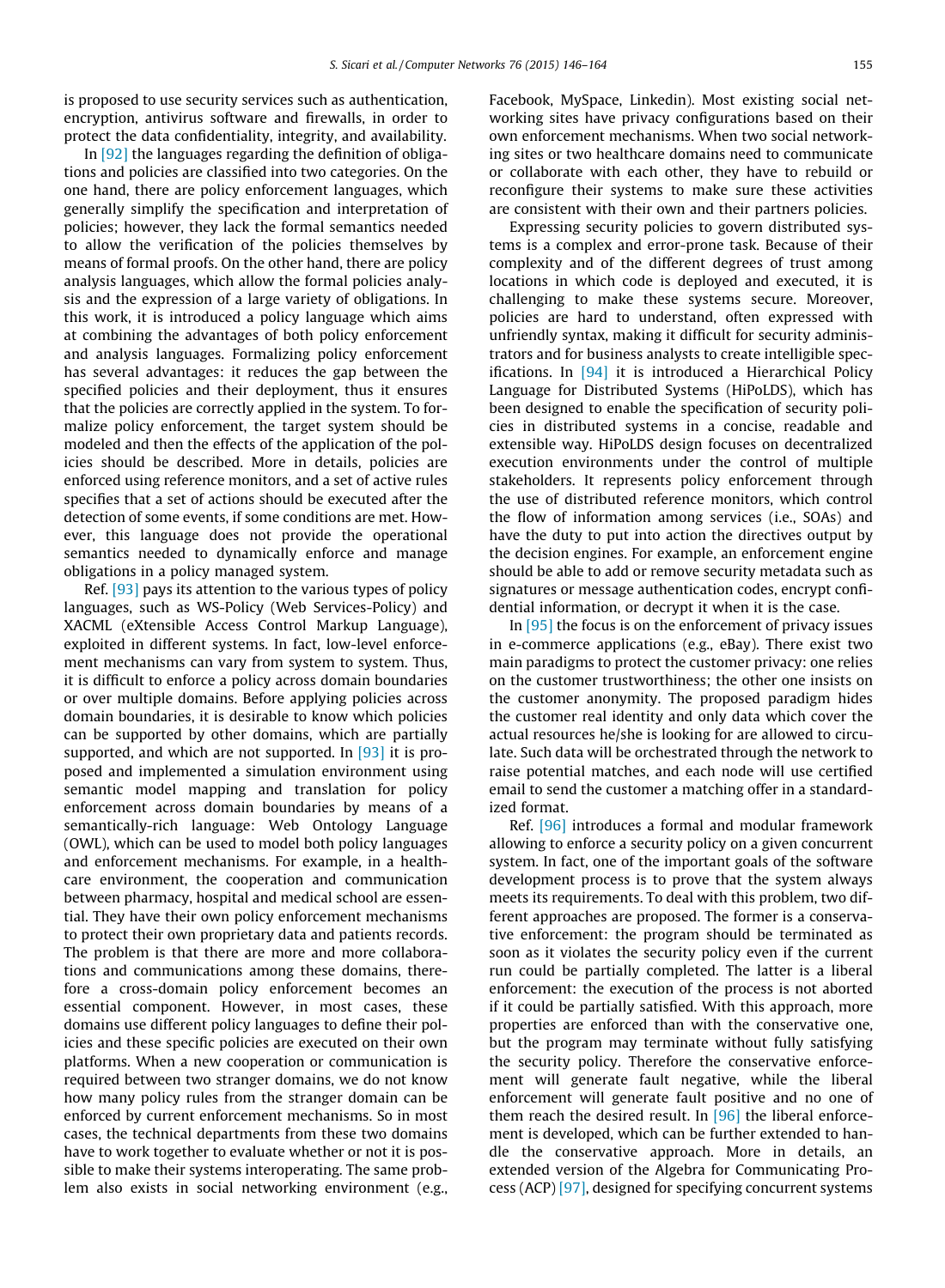<span id="page-10-0"></span>behavior, and the Basic Process Algebra (BPA) language for the specification of security policies are exploited. To achieve the goal, ACP is enhanced with an enforcement operator, whose actions run in parallel with the system, in order to monitor the requests and the satisfaction of the related policies.

In [\[98\]](#page-17-0) it is proposed a novel access control framework, named Policy Machine (PM). It is composed by the following basic entities: authorized users, objects, system operations, and processes. Users may be either human beings or system users; objects specify system entities which are controlled under one or more policies (e.g., records, files, e-mails); operations identify the actions that can be performed on the contents of objects (e.g., read, write, delete); finally users submit access requests through processes. Policies are grouped in classes according to their attributes and, therefore, an object may be protected under more than one policy class, and, similarly, a user may belong to more than one policy class. In such a way PM is a general purpose protection machine, since it is able to configure many types of access control policies, and it is independent from the different operating systems and applications; users need to login only to the PM in order to interact with the secure framework. Ref. [\[98\]](#page-17-0) demonstrates the PM ability to express and enforce the policy objectives of RBAC [\[46\],](#page-15-0) Chinese Wall [\[99\]](#page-17-0), MAC and DAC models  $[100]$ . Moreover, PM is able to face many Trojan horse attacks, to which DAC and RBAC are vulnerable.

Hence, Ref. [\[101\]](#page-17-0) introduces a semantic web framework and a meta-control model to orchestrate policy reasoning with the identification and access of the sources of information. In fact, in open domains, enforcing contextsensitive policies require the ability to opportunistically interleave policy reasoning with the dynamic identification, selection, and access of relevant sources of contextual information. Each entity (i.e., user, sensor, application or organization) relies on one or more Policy Enforcing Agents responsible for enforcing relevant policies in response to incoming requests.

The authors of [\[102\]](#page-17-0) consider that the application logic, embodied in the system components, should be separated from the related policies. Therefore, they study an infrastructure which can enable policy, representing high-level (i.e., user) or systems concerns, to drive system functionality in a distributed environment. To this end, a middleware is introduced, able to support a secure and dynamic reconfiguration, and to provide a policy enforcement mechanism across system components.

The enforcement solution presented in [\[103\]](#page-17-0) is based on a Model-based Security Toolkit named SecKit, which is integrated with the MQ Telemetry Transport (MQTT) protocol layer, a widely adopted technology to enable the communication among IoT devices. In such a work, authorizations and obligations are identified and a specific module (i.e., Policy Enforcement Point) acts as a connector to intercept the messages exchanged in the broker with a publish-subscribe mechanism; the available enforcement actions which can be executed to cope with the received requests are: allow, deny, modify, and delay.

Note that, at the state of the art, except for the work in [\[103\]](#page-17-0), there are no specific solutions for IoT able to guarantee the enforcement of security and privacy policies, although they are essential to ensure a safe deployment of IoT paradigm. Note that it is important to identify the enforcement mechanisms suitable for the specific IoT context, finding an equilibrium between the guarantee of security and privacy issues and the computing efforts requested by the exploited mechanisms themselves. Some efforts have already been done to define the proper languages for the specification of privacy policies, but a standard which addresses specifically IoT paradigm is still missing.

#### 6. Secure middlewares in IoT

Due to the very large number of heterogeneous technologies normally in place within the IoT paradigm, several types of middleware layer are employed to enforce the integration and the security of devices and data within the same information network. Within such middlewares, data must be exchanged respecting strict protection constraints. Moreover, in middleware design and development, the different communication mediums for wide scale IoT deployments need to be considered; in fact, while many smart devices can natively support IPv6 communications [\[3,104\]](#page-15-0), existing deployments might not support the IP protocol within the local area scope, thus requiring ad hoc gateways and middlewares [\[5\]](#page-15-0).

Both the networking and security issues have driven the design and the development of the VIRTUS Middleware [\[105\]](#page-17-0), an IoT middleware relying on the open eXtensible Messaging and Presence Protocol (XMPP) to provide secure event-driven communications within an IoT scenario. Leveraging the standard security features provided by XMPP, the middleware offers a reliable and secure communication channel for distributed applications, protected with both authentication (through TLS protocol) and encryption (SASL protocol) mechanisms.

Ref. [\[106\]](#page-17-0) proposes an AmI framework, called Otsopack. This solution provides two core features: (i) it is designed to be simple, modular and extensible and (ii) it runs in different computational platforms, including Java SE and Android. The underlying interface is based on HTTP and uses a REpresentational State Transfer (REST) interface. Different implementations can provide only certain features (e.g., data access) and still interact with each others. In this way it is possible to embed it in other devices. This gateway platform only supports Python and requires a partial ad hoc implementation. It uses a TSC (Triple Space Computing), that is a coordination paradigm which promotes the indirect communication style and uses semantic data. The way it works is simple: each application writes semantically annotated information in a shared space, and other applications or nodes can query for it. As regards security, given the data-centric nature of the framework, there are mainly two core requirements: (i) a data provider may only grant access to certain data to a certain set of users and (ii) a data consumer may trust only a set of providers for certain set of acquired data. A derived issue is how to authenticate each other in such a dynamic scenario. In order to support the first requirement, an OpenID-based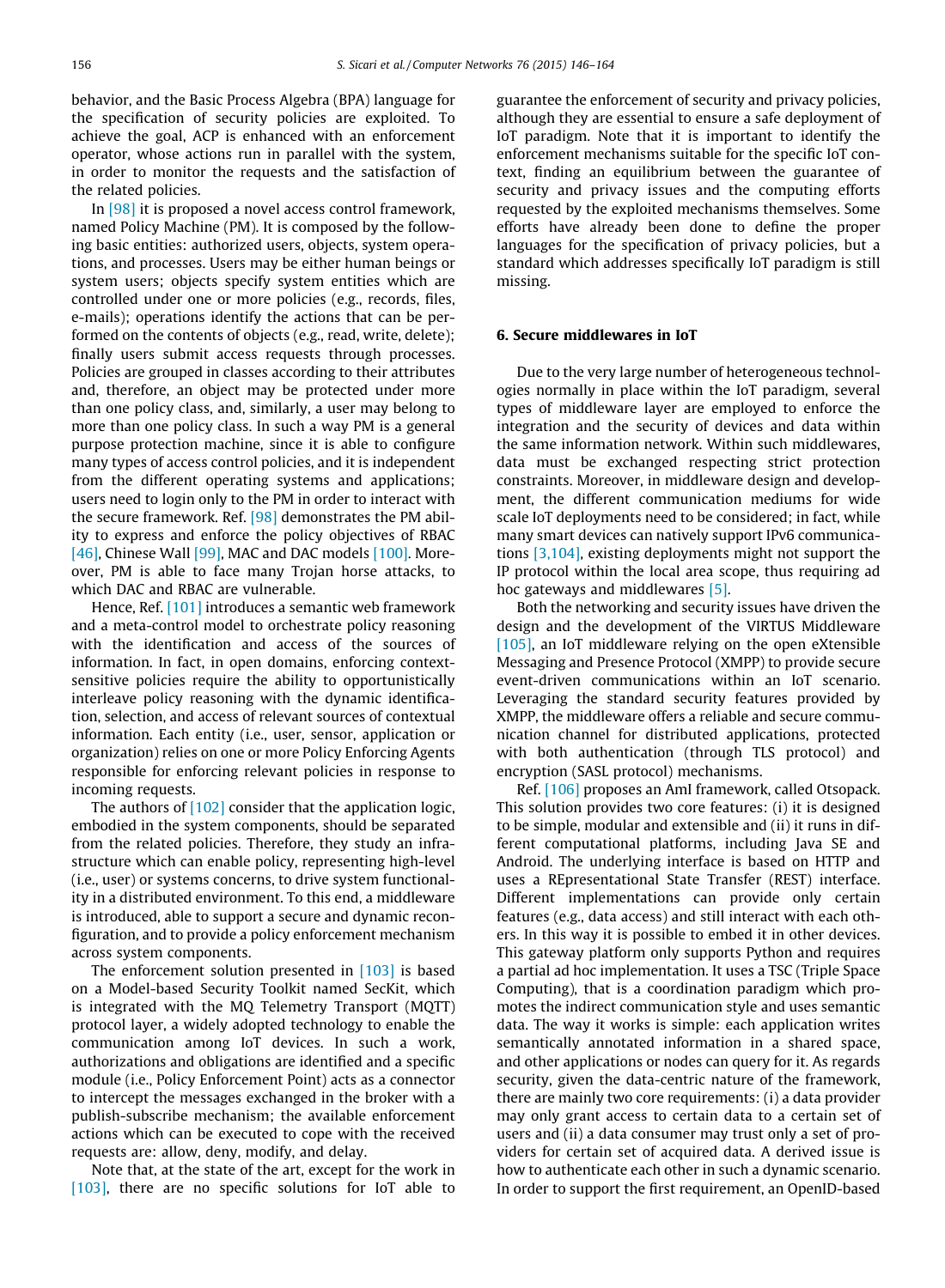solution has been built. An Identity Provider securely identifies data consumers to the data providers. Data providers can establish which graphs can be accessed by which users. Therefore, the provider will return a restricted graph only if the valid user is requesting it. In other words, the same application can get different amounts of information depending on whether it provides credentials or not.

In [\[107\]](#page-17-0), a framework is proposed for enhancing security, privacy and trust in embedded system infrastructures. The authors suggest the use of lightweight symmetric encryption (for data) and asymmetric encryption protocols (for key exchange) in Trivial File Transfer Protocol (TFTP). The target implementation of TFTP is the embedded devices such as Wi-Fi Access Points (AP) and remote Base Stations (BS), which should be attacked by malicious users or malwares with the installation of malicious code (e.g., backdoors). Ref. [\[107\]](#page-17-0) emphasizes on finding a solution for strengthening the communication protocol among AP and BS. To verify this proposal, the authors decided to use UBOOT (Universal Boot loader). In [\[107\]](#page-17-0) two schemes are implied: AES, used to protect personal and sensitive data, and DHKE (Diffie-Hellman Key Exchange), for exchanging cryptographics keys between two entities that do not know each other.

In [\[108\]](#page-17-0) is presented a Naming, Addressing and Profile Server (NAPS) as a middleware to bridge different platforms in IoT environments. Given massive amount of heterogeneous devices deployed across different platforms, NAPS serves as key module at the back-end data center to aid the upstream, the content-based data filtering and matching and the downstream from applications. Ref. [\[108\]](#page-17-0) proposes a novel naming convention for devices and device groups across different platforms. While previous research efforts only focus on a specific standard or protocol, the authors aim at designing a middleware component serving dynamic application needs. Therefore, an IoT Application Infrastructure (IoT-AI) is designed, which key technical components are: application gateway, service registration portal and Real-time Operational DataBase (RODB) and protocols like Universal Plug and Play (UPnP). The provided interfaces are based on the RESTful design style where standard HTTP request/response is used to data transport. When device profile information is registered either manually or automatically from each IoT platform, an identifier is automatically generated. The system deals with Authentication, Authorization and Accounting (AAA). Although it is not the focus of this work, the design can largely leverage the Network SEcurity Capability (NSEC) SC in ETSI M2M service architecture. Note that the device domain is organized in a tree structure. It uses a key hierarchy, composed of root key, service key and application keys. Root key is used to derive service keys through authentication, and key agreement between the device or gateway and the M2M SCs at the M2M Core. The application key, derived from service key, is unique for M2M applications.

OneM2M [\[109\]](#page-17-0) proposes a global service layer platform for M2M communications. It aims at unifying the Global M2M Community, by enabling the interoperability of different M2M systems, across multiple networks and topologies on top of IP. The presented middleware is able to support secure end-to-end data transmissions among the M2M devices and the customer applications. Such a goal is obtained by means of authentication, encryption, connectivity setup, buffering, synchronization, aggregation and device management.

Several recent works tried to address the presented issues. For example [\[110\]](#page-17-0) deals with the problem of task allocation in IoT. More in details, the cooperation among nodes have to perform an interoperability towards a collaborative deployment of applications, able to take into account the available resources, such as energy, memory, processing, and object capability to perform a given task. In order to address such an issue, a resource allocation middleware for the deployment of distributed applications in IoT is proposed. Starting from this component, a consensus protocol for the cooperation among network objects in performing the target application is added, which aims to distribute the burden of the application execution, so that resources are adequately shared. Such a work exploits a distributed mechanism and demonstrates better performance than its centralized counterpart.

Also middlewares currently lacks an unified vision, able to responding to all the IoT requirements, both in terms of security and privacy and network performance. Moreover, interoperability is becoming a fundamental challenge, in order to allow an independent development of distributed components, able to interact and cooperate with each other and also to exchange data on the basis of standards. Taking in mind that IoT involves not only data provided by devices/machines, but also by users, besides the interactions are machine-to-machine and also among users and machines and among users and users. Therefore, the design and development of a middleware have an impact on the system architecture (i.e., scalability, coupling among components). To design an effective solution, it occurs to deal with several important questions:

- How heterogeneous devices and users can dynamically interact and agree on the same communication protocols, ensuring also security and privacy?
- How to make the solution suitable for different platforms and therefore not dependent either on the exploited interfaces or protocols?

The work presented in  $[111]$  defines a method to deduce the process for the systematical construction of a general-purpose middleware for IoT. The middleware is generated starting from high level algebraic structures, then they are mapped into building components depending on the underlying computing infrastructure, therefore it is adaptable to heterogeneous systems.

Finally, Ref. [\[112\]](#page-17-0) proposes a security architecture for an IoT transparent middleware. Its protection measures are based on existing technologies for security, such as AES, TLS and oAuth. In this way, the privacy, authenticity, integrity and confidentiality of exchanged data are integrated to provide security for smart objects, services and users.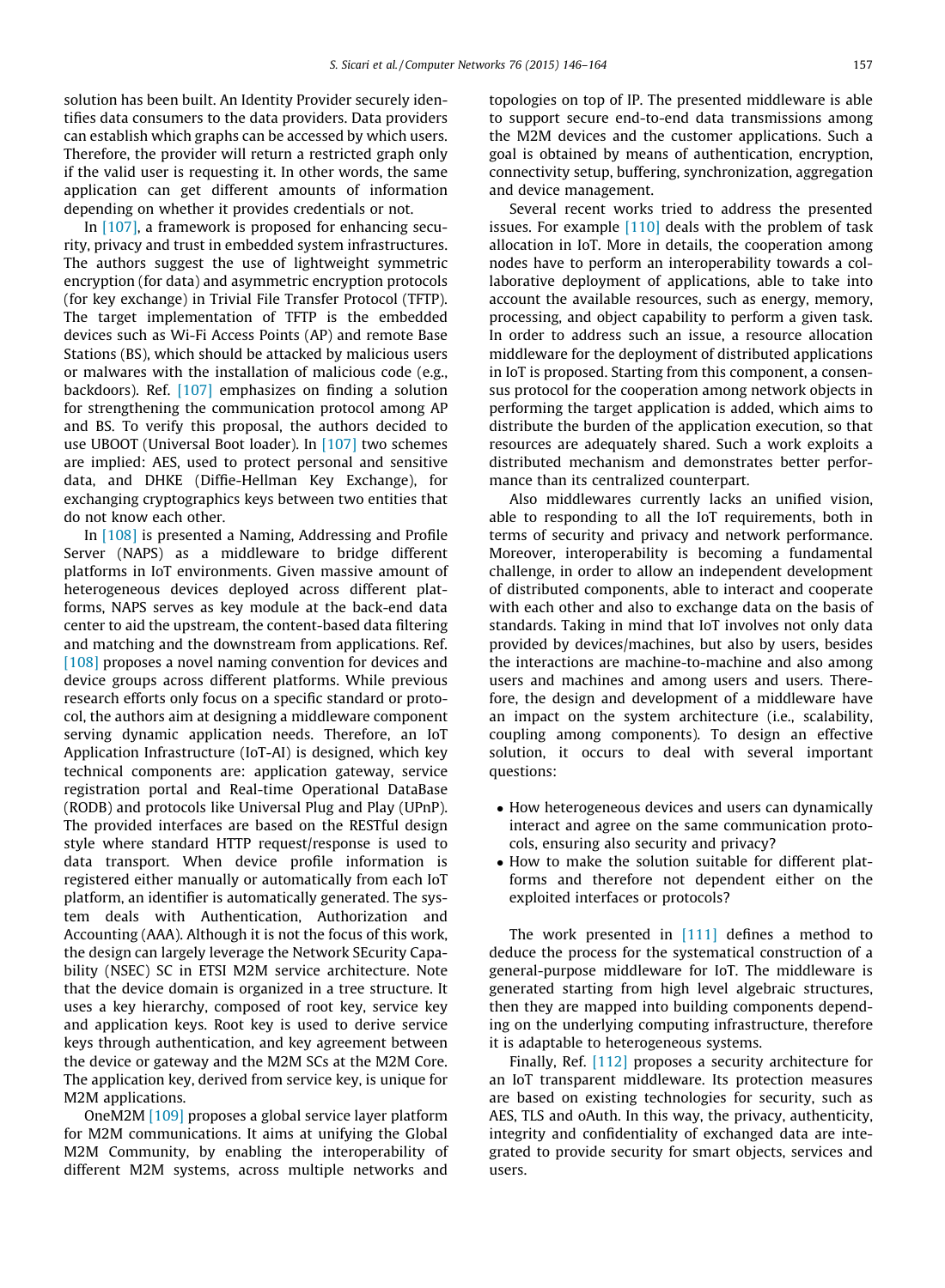#### <span id="page-12-0"></span>7. Mobile security in IoT

Mobile nodes in IoT often move from one cluster to another, in which cryptography based protocols are required to provide rapid identification, authentication, and privacy protection. An ad hoc protocol is presented in [\[113\]](#page-17-0) exploited when a mobile node joins a new cluster. Such a protocol contains a valid request message and an answer authentication message, which rapidly implements identification, authentication, and privacy protection. It could be robust towards replay attack, eavesdropping, and tracking or location privacy attacks. Compared with other similar protocols such as basic hash protocol, it has less communication overhead, more security and more privacy protection properties.

Ref. [\[114\]](#page-17-0) analyzes the security challenges for the HIMALIS (Heterogeneity Inclusion and Mobility Adaptation through Locator ID Separation) architecture regarding features from IoT and the ID/Locator management messages, vulnerable to attacks. This work proposes a secure and scalable mobility management scheme which considers the IoT constraints, solving the possible security and privacy vulnerabilities of the HIMALIS architecture. The proposed scheme supports scalable interdomain authentication, secure location update, and binding transfer for the mobility process.

Furthermore, Radio Frequency Identification (RFID) systems, based on EPC (Electronic Product Code) Network Environment, automatically identify tagged objects, using RF signals without direct contact, which is one of the enabling IoT technologies. In [\[115\]](#page-17-0), it is explained a mobile RFID network based on EPC and are analyzed the threats of the mobile RFID system. Such an architecture guarantees security and efficiency.

Moreover, for the security and privacy of mobile RFID systems, another security and privacy model is proposed about IoT in [\[116\]](#page-17-0). The model does not only take into account the privacy of tags and readers, but also supports tags corruption, reader corruption, multiple readers and mutual authenticated key exchange protocols.

Powered by location based services, IoT systems have the potential to enable a systematic mass surveillance and to violate the personal privacy of users, especially their location privacy. Ref. [\[117\]](#page-17-0) overviews some of the existing location privacy issues found in mobile devices. Particular attention is paid to the current access permission mechanisms used on the Android, iPhone, and Windows Mobile platforms. Note that the actual privacy issues in mobile platforms should be inherited by IoT and integrated with other static platforms.

In [\[118\]](#page-17-0) a secure handshake scheme among mobile nodes is proposed in an intelligent transportation system. More in details, a mobile node verifies, over an insecure communication channel, the legitimacy of an ordinary sensor node by a private negotiation of the handshake attributes; in this way, a mobile hierarchy is established in order to query a deployed WSN in a secure manner.

Ref. [\[119\]](#page-17-0) points out that secure healthcare service is a new demand for mobile solutions. To protect the privacy and security of patients in an healthcare context using an IoT infrastructure, a security and privacy mechanism is proposed. From trustworthiness point of view, service providers have to get authentication from a public authority, which is also responsible for handover cryptography credentials to each actor, in order to allow a secure communication among the end-devices and the application brokers; the goal is to establish a trusted IoT application market, where information on end-devices can be exchanged to establish a secure connection among market and users.

In [\[120\],](#page-17-0) a security architecture deployable on mobile platforms is defined for mobile e-health applications. In particular, RFID tag identification in medical context and structured and secured IoT solutions are combined, in order to enable ubiquitous and easy access to medical related records, while providing control and security to all interactions.

Also in [\[116,121\]](#page-17-0) the mobile RFID technology is exploited to solve the following security and privacy issues: not all existing tags support hash function in designing RFID protocols and channels between readers and server are not always secure in a mobile context. Therefore, a ultralightweight and privacy-preserving authentication protocol for mobile RFID systems is defined, using only bitwise XOR and several special constructed pseudo-random number generators. Such a work provides several privacy properties (e.g., tag anonymity, tag location privacy, reader privacy, mutual authentication) and avoids suffering from a number of attacks (e.g., replay attacks, desynchronization attacks).

In [\[122\]](#page-17-0) an efficient and secure mobile-Intrusion Prevention Systems (m-IPS) is proposed for business activities using mobile devices for human-centric computing. Such a system checks user temporal and spatial information, profiles and role information to provide precise access control.

Ref. [\[123\]](#page-17-0) designs a mobile information collection system based on IoT, implementing an access gateway by smart mobile devices. Moreover, besides the authentication of the mobile terminals through the gateway, a key role is played by the collection strategy, which exploits the historical data movement paths, in order to reduce the problem of too long time device connection, improving the efficiency of information transmission.

In [\[124\]](#page-17-0) special attention is paid to security and mobility in IoT. In fact, people and companies want to secure their data using firewalls, which inevitably leads to a challenging conflict between data security and usability. Since lots of products are becoming increasingly mobile, the authors of [\[124\]](#page-17-0) design a Quantum Lifecycle Management (QLM) messaging standard in order to provide generic and standardized application-level interfaces to guarantee a two-way communications through any type of firewall, for example to perform real-time control.

A Mobile Sensor Data Processing Engine (MOSDEN) is presented in [\[125\],](#page-17-0) which is a plug-in-based IoT middleware for resource-constrained mobile devices (until now built on Android platform), which allows to collect and process sensor data without programming efforts. It supports both push and pull data streaming mechanism as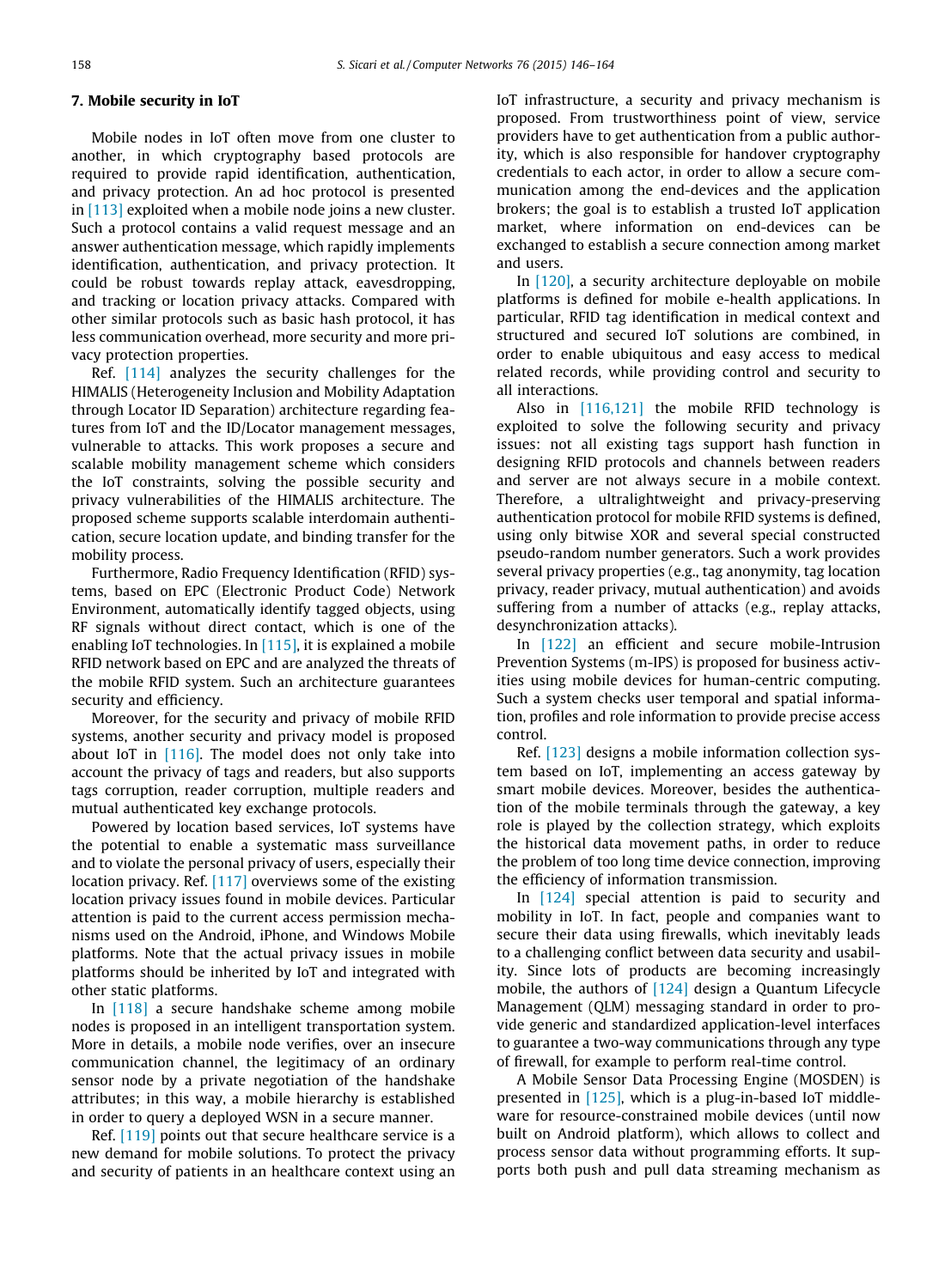<span id="page-13-0"></span>well as centralized and decentralized (e.g., peer-to-peer) data communication.

Hence, since a large number of IoT devices is likely to be mobile, a mobility management protocol is required in order to maintain IP connectivity, for example through the 6LoWPAN standard, as proposed in [\[126\].](#page-17-0) Other works, such as [\[127\],](#page-17-0) deals with the efficient video dissemination in mobile multimedia IoT applications, while [\[128\]](#page-17-0) studies the interaction of smart things with the traditional web technologies by means of a mobile Bluetooth platform. Social relationships in mobile nodes in IoT by means of a cognitive model are investigated in [\[129\]](#page-17-0), while the use of NFC for payments with mobile devices in the so called Web of Things (WoT) is studied in [\[130\]](#page-17-0), which proposes a lightweight architecture based on RESTful approaches.

Summarizing, also if the security issues of mobile devices (i.e., devices identification and authentication, key and credential storage and exchange) are under investigation by the scientific community, the available solutions partially address these needs, thus requiring further efforts in order to allow the integration with the other IoT technologies.

#### 8. Ongoing projects

Security and privacy in IoT are object of interest of European Commission. In fact, there are many projects addressing such issues in IoT field.

Butler [\[131\]](#page-17-0) is an European Union FP7 project; its purpose is enabling the development of secure and smart life assistant applications by means of a context and location-aware, pervasive information system. It focuses on the following scenarios: smart-cities, smart-health, smart-home/smart-office, smart-shopping, smart-mobility/smart-transport. As regards security and privacy requirements, Butler project aims at allowing users to manage their distributed profile; this implies the control of data duplication and of identities sharing over distributed applications. The final purpose is to implement a framework able to integrate user dynamic data (i.e., location, behavior) in privacy and security protocols.

Ref. [\[132\]](#page-17-0) presents an Intrusion Detection System (IDS) framework for IoT systems empowered by IPv6 over low-power personal area network (6LoWPAN) devices, which is a protocol suitable for resource constrained IoT environments. 6LoWPAN devices are vulnerable to attacks inherited from both the wireless networks and Internet protocols. The proposed IDS framework, which includes a monitoring system and a detection engine, has been integrated into the network framework developed within the EU FP7 project EBBITS [\[55\]](#page-16-0).

The Hydra project  $[133]$  develops a middleware for Networked Embedded Systems, based on a Service-Oriented Architecture (SOA). It is co-funded by the European Commission. Hydra contemplates distributed security issues and social trust among the middleware components. Such a middleware allows developers to incorporate heterogeneous physical devices into their applications by offering easy-to-use web service interfaces for controlling any type of physical device without relying on the various network technology involved, such as Bluetooth, RF, ZigBee, RFID, and WiFi. Hydra incorporates means for Device and Service Discovery, Semantic Model Driven Architecture, P2P communication and Diagnostics.

The uTRUSTit (Usable Trust in the Internet of Things) [\[134\]](#page-17-0), EU-funded FP7 project, aims at creating a trust feedback toolkit in order to enhance the user trust perception in a IoT context. uTRUSTit enables system manufacturers and system integrators to express underlying security concepts to users in a comprehensive way, allowing them to make valid judgments on the trustworthiness of such systems.

iCore project [\[135\]](#page-17-0) provides a management framework as a wider IoT eco-system, able to be used by different kinds of users and stakeholders and across different applications domains. The iCore proposed solution is a cognitive framework including three levels of functionality: virtual objects (VOs), composite virtual objects (CVOs), and functional blocks, for representing the user/stakeholder perspectives. Of particular importance are VOs, which are cognitive virtual representations of real-world objects (i.e., sensors, devices, everyday objects) and hide the underlying technological heterogeneity. Whereas CVOs are cognitive mashups of semantically interoperable VOs, delivering services in accordance with the user/stakeholder requirements. The difference between a real or digital object and a virtual object is that the former may be owned or controlled by a particular stakeholder, whereas the latter can be owned or controlled by particular service providers. CVOs may be owned or controlled by yet another provider who adds value by combining different virtual objects and providing these combinations to users. This leads to a hierarchical structure and therefore to a complex eco-system, which is hidden from the different stakeholders and opens new opportunities. The iCore solution shall be equipped with essential security protocols/ functionalities, which span all levels of the framework and take into account the ownership and privacy of data and the access to objects. It will guarantee the secure distribution and aggregation of information exchanged among the architecture components, as well as between physical and virtual world. To test the effectiveness of such proposals, iCore addresses the following use-cases: ambient-assisted living, smart-office, smart-transportation and supply chain management.

Also beyond Europe, other countries concur with several projects to deal with security issues in IoT. In US, in 2012 DARPA announced the High Assurance Cyber Military Systems program (HACMS) [\[136\],](#page-17-0) which is trying to patch the security vulnerabilities of IoT. The agency wants to make sure that military vehicles, medical equipment, and even drones cannot be hacked from the outside. HACMS aims at providing the seeds for future security protocols, allowing IoT to get off the ground, achieveing sufficient standardization and security. In the future, some of the software tools emerged from the HACMS program could be reverted to civil usage. Another institute interested in security in the cyber-physical systems is the National Science Foundation (NSF) [\[137\].](#page-17-0) Its financed Roseline project [\[138\]](#page-17-0) aims at finding robustness solutions for cyber-physical systems to accurately and securely interact with time;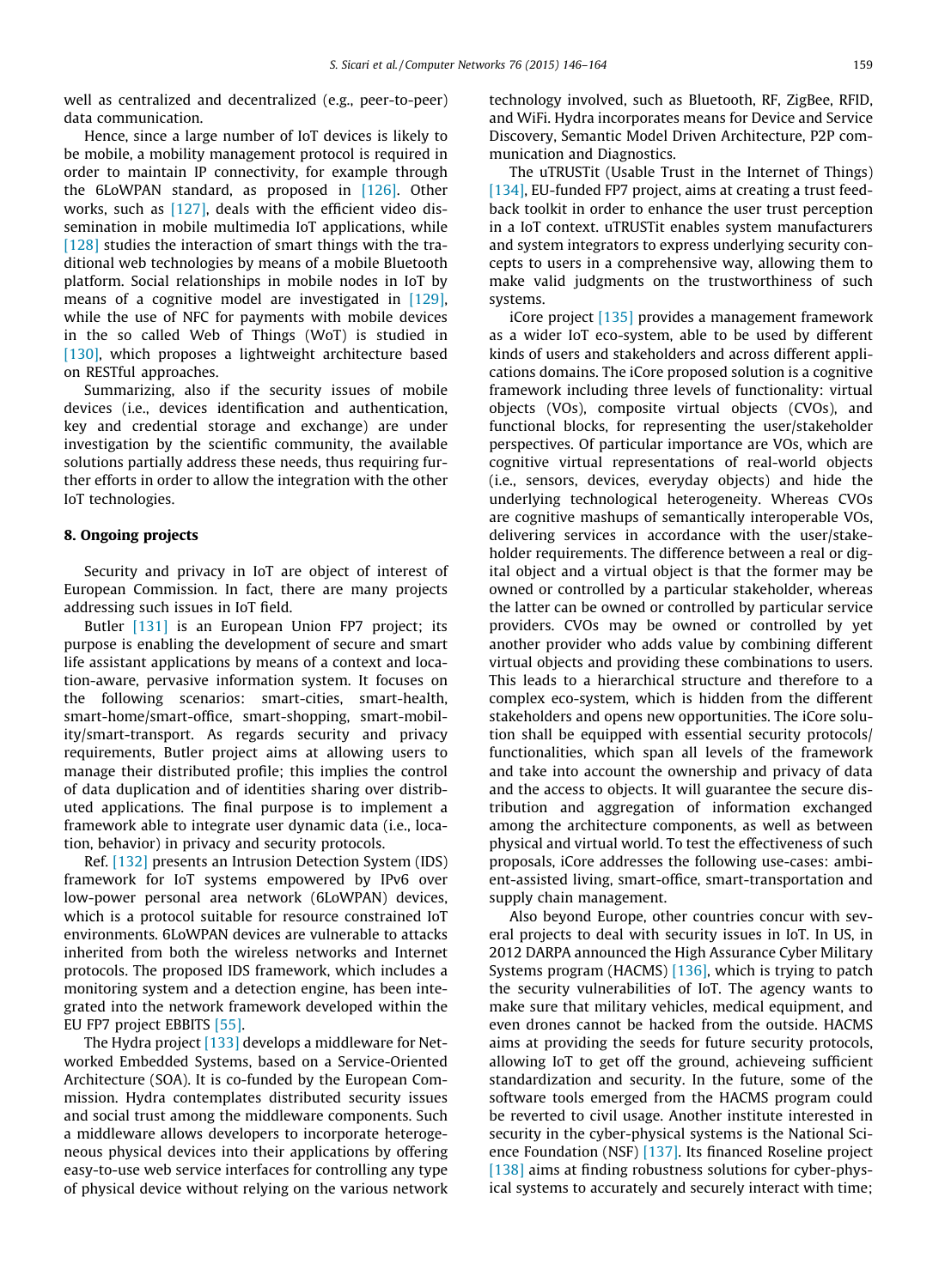#### <span id="page-14-0"></span>Table 3 Contribution of ongoing European projects on IoT security.

|                 | Butler | <b>EBBITS</b> | Hydra | uTRUSTit | iCore | <b>HACMS</b> | <b>NSF</b>        | <b>FIRE</b> | EUJapan |
|-----------------|--------|---------------|-------|----------|-------|--------------|-------------------|-------------|---------|
| Authentication  | X      |               |       | x        | X     | x            | x                 | x           |         |
| Confidentiality | x      | x             | x     |          | x     | x            | x                 | x           | x       |
| Access Control  | X      | X             |       | X        | x     | X            | x                 | x           |         |
| Privacy         | x      |               |       |          | х     |              | x                 | x           | x       |
| Trust           |        |               |       | x        | x     |              | $\mathbf{v}$<br>A |             |         |
| Enforcement     |        |               |       |          |       |              |                   |             |         |
| Middleware      |        | x             | x     |          | X     |              |                   |             |         |
| Mobile          | x      |               |       |          |       |              | x                 |             |         |

in fact, the coordination of the activities within the infrastructure, the control of communications and the knowledge of time to infer location emerge critical issues for real-time security. Roseline project will be implemented across a variety of sectors, such as smart grids, aerospace systems, safety systems and autonomous vehicles. Other multi-institutional projects included in the NSF Future Internet Architectures (FIA) program, are: XIA-NP (Deployment-Driven Evaluation and Evolution of the eXpressive Internet Architecture) [\[139\],](#page-17-0) NDN-NP (Named Data Networking Next Phase) [\[140\],](#page-17-0) NEBULA [\[141\]](#page-17-0), and MobilityFirst-NP (Next-Phase MobilityFirst-NP Project) [\[142\]](#page-17-0). They aim at exploring novel network architectures and networking concepts, such as new communications protocols, able to extend beyond current networking components, mechanisms and application requirements. They also consider the larger societal, economic and legal issues which arise from the interplay between Internet and society, providing support for mobility and enhancing the cyber-security. More in details, XIA-NP [\[139\]](#page-17-0) addresses the growing diversity of network models, the need for trustworthy communication, and the growing set of stakeholders who coordinate their activities to provide Internet services. XIA-NP defines the application programming interface (API) for communication and the network communication mechanisms, guaranteeing the integrity and the authentication of communication. In fact, XIA-NP enables flexible context-dependent mechanisms for establishing trust among the communicating devices. NDN-NP [\[140\]](#page-17-0) addresses the technical challenges, including routing scalability, fast forwarding, trust models, network security, content protection and privacy. NEBULA [\[141\]](#page-17-0) provides an architecture dealing with cloud computing; in such a project the data centers are connected by a high-speed, extremely reliable and secure backbone network, aiming at developing new trustworthy data, control and core networking approaches to support the emerging cloud computing model of always-available network services. The architecture proposed by MobilityFirst-NP [\[142\]](#page-17-0) uses generalized delay-tolerant networking (GDTN) to provide robustness even in presence of link/network disconnections. GDNT is integrated with self-certifying public key addresses, providing a trustworthy network. Dealing with mobility, MobilityFirst-NP allows functionalities like context and location-aware services to fit naturally into the network. Such a project focuses on the tradeoffs between mobility and scalability and on opportunistic use of network resources to achieve effective communications among mobile endpoints.

Furthermore, the National Basic Research Program of China [\[143\]](#page-17-0) raises the problem of security protection during the interaction process among the network entities, focusing on the information representation and balancing between efficiency and energy consumption. Europe collaborates both with China and Korea in the realization of an IoT architecture within the Future Internet Research and Experimentation (FIRE) project [\[144,145\]](#page-17-0), which aims at finding solutions for the deployment of IoT technologies in several application areas (e.g., public safety, social security, medical and health services, urban management, people livelihood) with particular attention to information security, privacy and intellectual property right. Also the EU-Japan ICT Cooperation  $[146]$  carries on a collaboration between Europe and Japan as regards the so called Future Internet; its key drivers are: the establishment of common global standards to ensure seamless communications and common ways to store and access information, the guarantee of highest security, and energy efficiency standards.

As regards worldwide projects, there are several attempts which address IoT requirements in terms of security, privacy and trust in order to develop an unified framework or middleware. In Table 3 the IoT security open issues faced by each project are summarized. At the moment the efforts are aimed at specific application contexts and the impact of these proposals on a mass-scale market still needs to be checked.

#### 9. Conclusions

The real spreading of IoT services requires customized security and privacy levels to be guaranteed. The broad overview provided with this survey arises many open issues, and shed some light on research directions in the IoT security field. More in details, a unified vision regarding the insurance of security and privacy requirements in such an heterogeneous environment, involving different technologies and communication standards is still missing. Suitable solutions need to be designed and deployed, which are independent from the exploited platform and able to guarantee: confidentiality, access control, and privacy for users and things, trustworthiness among devices and users, compliance with defined security and privacy policies. Research efforts are also required to face the integration of IoT and communication technologies in a secure middleware, able to cope with the defined protection constraints. Another research field is that of IoT security in mobile devices, increasingly widespread today. Much efforts have been (and are being) spent by the worldwide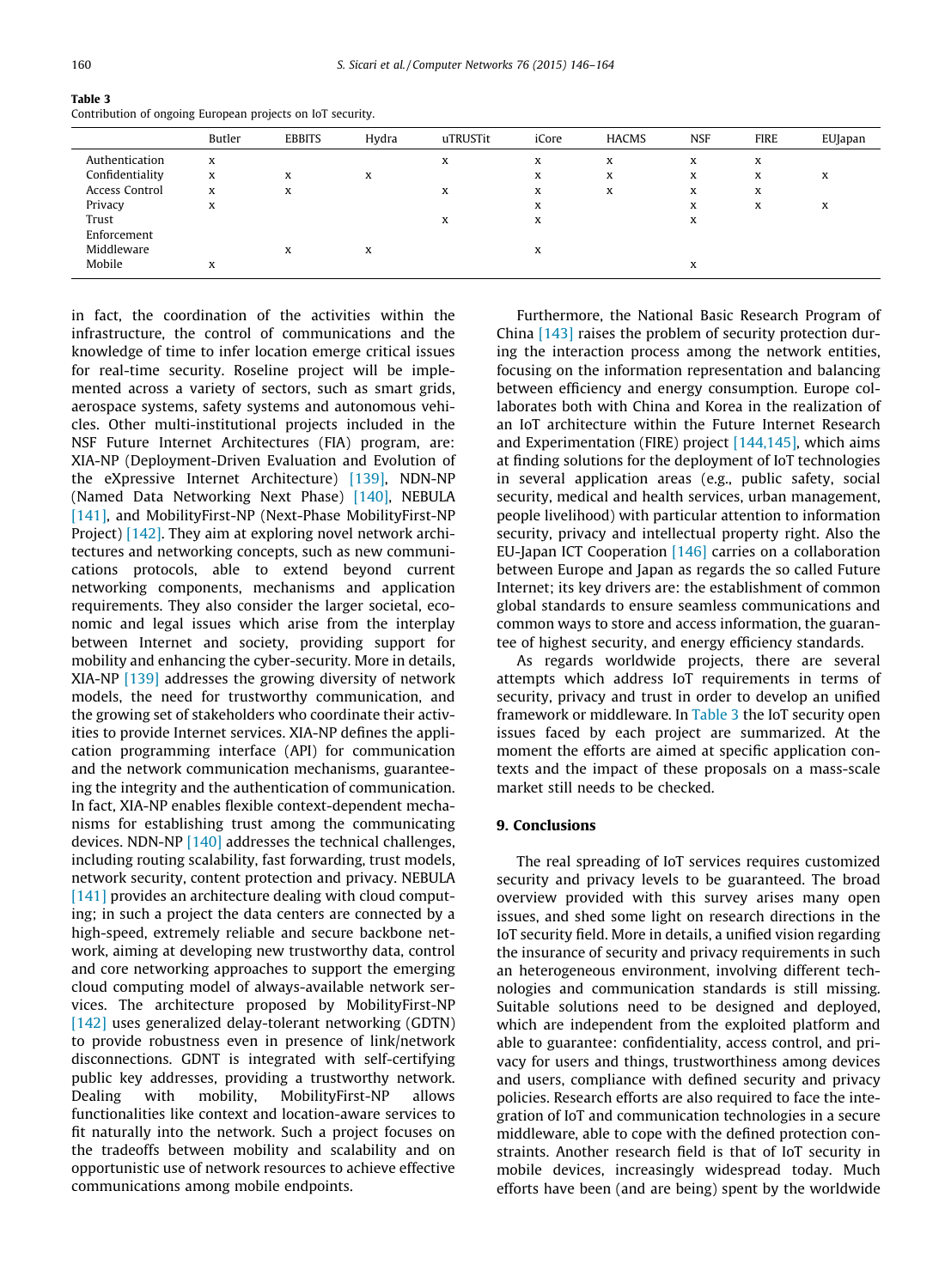<span id="page-15-0"></span>scientific community to address aforementioned topics, but there are still many open issues to be faced. We hope that this paper will be helpful in suggesting the research road ahead, in order to allow a massive deployment of IoT systems in real world.

#### References

- [1] [L. Atzori, A. Iera, G. Morabito, The internet of things: a survey,](http://refhub.elsevier.com/S1389-1286(14)00397-1/h0005) [Comput. Netw. 54 \(15\) \(2010\) 2787–2805](http://refhub.elsevier.com/S1389-1286(14)00397-1/h0005).
- [2] [D. Miorandi, S. Sicari, F. De Pellegrini, I. Chlamtac, Survey internet of](http://refhub.elsevier.com/S1389-1286(14)00397-1/h0010) [things: vision, applications and research challenges, Ad Hoc Netw.](http://refhub.elsevier.com/S1389-1286(14)00397-1/h0010) [10 \(7\) \(2012\) 1497–1516.](http://refhub.elsevier.com/S1389-1286(14)00397-1/h0010)
- [3] [M. Palattella, N. Accettura, X. Vilajosana, T. Watteyne, L. Grieco, G.](http://refhub.elsevier.com/S1389-1286(14)00397-1/h0015) [Boggia, M. Dohler, Standardized protocol stack for the internet of](http://refhub.elsevier.com/S1389-1286(14)00397-1/h0015) [\(important\) things, IEEE Commun. Surv. Tutorials 15 \(3\) \(2013\)](http://refhub.elsevier.com/S1389-1286(14)00397-1/h0015) [1389–1406](http://refhub.elsevier.com/S1389-1286(14)00397-1/h0015).
- [4] [B. Emmerson, M2M: the internet of 50 billion devices, Huawei](http://refhub.elsevier.com/S1389-1286(14)00397-1/h0020) [Win–Win Mag. J. \(4\) \(2010\) 19–22.](http://refhub.elsevier.com/S1389-1286(14)00397-1/h0020)
- [5] [D. Boswarthick, O. Elloumi, O. Hersent, M2M Communications: A](http://refhub.elsevier.com/S1389-1286(14)00397-1/h0025) [Systems Approach, first ed., Wiley Publishing, 2012.](http://refhub.elsevier.com/S1389-1286(14)00397-1/h0025)
- [6] [O. Hersent, D. Boswarthick, O. Elloumi, The Internet of Things: Key](http://refhub.elsevier.com/S1389-1286(14)00397-1/h0030) [Applications and Protocols, second ed., Wiley Publishing, 2012.](http://refhub.elsevier.com/S1389-1286(14)00397-1/h0030)
- [7] L.A. Grieco, M.B. Alaya, T. Monteil, K.K. Drira, Architecting information centric ETSI-M2M systems, in: IEEE PerCom, 2014.
- [8] [R.H. Weber, Internet of things new security and privacy](http://refhub.elsevier.com/S1389-1286(14)00397-1/h0040) [challenges, Comput. Law Secur. Rev. 26 \(1\) \(2010\) 23–30.](http://refhub.elsevier.com/S1389-1286(14)00397-1/h0040)
- [9] H. Feng, W. Fu, Study of recent development about privacy and security of the internet of things, in: 2010 International Conference on Web Information Systems and Mining (WISM), Sanya, 2010, pp. 91–95.
- [10] [R. Roman, J. Zhou, J. Lopez, On the features and challenges of](http://refhub.elsevier.com/S1389-1286(14)00397-1/h0050) [security and privacy in distributed internet of things, Comput.](http://refhub.elsevier.com/S1389-1286(14)00397-1/h0050) [Networks 57 \(10\) \(2013\) 2266–2279.](http://refhub.elsevier.com/S1389-1286(14)00397-1/h0050)
- [11] J. Anderson, L. Rainie, The Internet of Things will Thrive by 2025,<br>PewResearch Internet Project, May 2014. <http:// .<br>PewResearch [www.pewinternet.org/2014/05/14/internet-of-things/>](http://www.pewinternet.org/2014/05/14/internet-of-things/).
- [12] S. Bandyopadhyay, M. Sengupta, S. Maiti, S. Dutta, A survey of middleware for internet of things, in: Third International Conferences, WiMo 2011 and CoNeCo 2011, Ankara, Turkey, 2011, pp. 288–296.
- [13] M.A. Chaqfeh, N. Mohamed, Challenges in middleware solutions for the internet of things, in: 2012 International Conference on Collaboration Technologies and Systems (CTS), Denver, CO, 2012, pp. 21–26.
- [14] S. Babar, A. Stango, N. Prasad, J. Sen, R. Prasad, Proposed embedded security framework for internet of things (iot), in: 2011 2nd International Conference on Wireless Communication, Vehicular Technology, Information Theory and Aerospace and Electronic Systems Technology, Wireless VITAE 2011, Chennai, India, 2011, pp. 1 – 5.
- [15] [M.C. Domingo, An overview of the internet of underwater things, J.](http://refhub.elsevier.com/S1389-1286(14)00397-1/h0075) [Network Comput. Appl. 35 \(6\) \(2012\) 1879–1890](http://refhub.elsevier.com/S1389-1286(14)00397-1/h0075).
- [16] [J. Gubbi, R. Buyya, S. Marusic, M. Palaniswami, Internet of Things](http://refhub.elsevier.com/S1389-1286(14)00397-1/h0080) [\(IoT\): a vision, architectural elements, and future directions, Future](http://refhub.elsevier.com/S1389-1286(14)00397-1/h0080) [Gener. Comput. Syst. 29 \(7\) \(2013\) 1645–1660](http://refhub.elsevier.com/S1389-1286(14)00397-1/h0080).
- [17] [Z. Yan, P. Zhang, A.V. Vasilakos, A survey on trust management for](http://refhub.elsevier.com/S1389-1286(14)00397-1/h0085) [internet of things, J. Network Comput. Appl. 42 \(0\) \(2014\) 120–134](http://refhub.elsevier.com/S1389-1286(14)00397-1/h0085).
- [18] Y. Zhao, Research on data security technology in internet of things, in: 2013 2nd International Conference on Mechatronics and Control Engineering, ICMCE 2013, Dalian, China, 2013, pp. 1752–1755.
- [19] [T. Kothmayr, C. Schmitt, W. Hu, M. Brunig, G. Carle, Dtls based](http://refhub.elsevier.com/S1389-1286(14)00397-1/h0095) [security and two-way authentication for the internet of things, Ad](http://refhub.elsevier.com/S1389-1286(14)00397-1/h0095) [Hoc Netw. 11 \(8\) \(2013\) 2710–2723](http://refhub.elsevier.com/S1389-1286(14)00397-1/h0095).
- [20] [R. Roman, C. Alcaraz, J. Lopez, N. Sklavos, Key management systems](http://refhub.elsevier.com/S1389-1286(14)00397-1/h0100) [for sensor networks in the context of the internet of things,](http://refhub.elsevier.com/S1389-1286(14)00397-1/h0100) [Comput. Electrical Eng. 37 \(2\) \(2011\) 147–159.](http://refhub.elsevier.com/S1389-1286(14)00397-1/h0100)
- [21] [W. Du, J. Deng, Y. Han, P. Varshney, J. Katz, A. Khalili, A pairwise key](http://refhub.elsevier.com/S1389-1286(14)00397-1/h0105) [predistribution scheme for wireless sensor networks, ACM Trans.](http://refhub.elsevier.com/S1389-1286(14)00397-1/h0105) [Inf. Syst. Secur. \(TISSEC\) 8 \(2\) \(2005\) 228–258.](http://refhub.elsevier.com/S1389-1286(14)00397-1/h0105)
- [22] D. Liu, P. Ning, Establishing pairwise keys in distributed sensor networks, in: CCS '03 Proceedings of the 10th ACM Conference on Computer and Communications Security, Washington, DC, USA, 2003, pp. 52–61.
- [23] H. Pranata, R. Athauda, G. Skinner, Securing and governing access in ad-hoc networks of internet of things, in: Proceedings of the IASTED International Conference on Engineering and Applied Science, EAS 2012, Colombo, Sri Lanka, 2012, pp. 84–90.
- [24] [H. Ning, A security framework for the internet of things based on](http://refhub.elsevier.com/S1389-1286(14)00397-1/h0120) [public key infrastructure, Adv. Mater. Res. 671–674 \(2013\) 3223–](http://refhub.elsevier.com/S1389-1286(14)00397-1/h0120) [3226](http://refhub.elsevier.com/S1389-1286(14)00397-1/h0120).
- [25] [Z.-Q. Wu, Y.-W. Zhou, J.-F. Ma, A security transmission model for](http://refhub.elsevier.com/S1389-1286(14)00397-1/h0125) [internet of things, Jisuanji Xuebao/Chin. J. Comput. 34 \(8\) \(2011\)](http://refhub.elsevier.com/S1389-1286(14)00397-1/h0125) [1351–1364](http://refhub.elsevier.com/S1389-1286(14)00397-1/h0125).
- [26] G. Piro, G. Boggia, L.A. Grieco, A standard compliant security framework for ieee 802.15.4 networks, in: Proc. of IEEE World Forum on Internet of Things (WF-IoT), Seoul, South Korea, 2014, pp. 27–30.
- [27] [I. Akyildiz, W. Su, Y. Sankarasubramaniam, E. Cayirci, A survey on](http://refhub.elsevier.com/S1389-1286(14)00397-1/h0135) [sensor networks, IEEE Commun. Mag. 40 \(8\) \(2002\) 102–114.](http://refhub.elsevier.com/S1389-1286(14)00397-1/h0135)
- [28] [H. Chan, A. Perrig, Security and privacy in sensor networks, IEEE](http://refhub.elsevier.com/S1389-1286(14)00397-1/h0140) [Commun. Mag. 36 \(10\) \(2003\) 103–105.](http://refhub.elsevier.com/S1389-1286(14)00397-1/h0140)
- [29] [J. Yick, B. Mukherjee, D. Ghosal, Wireless sensor network survey,](http://refhub.elsevier.com/S1389-1286(14)00397-1/h0145) [Comput. Netw. 52 \(12\) \(2008\) 2292–2330](http://refhub.elsevier.com/S1389-1286(14)00397-1/h0145).
- [30] [N. Li, N. Zhang, S.K. Das, B. Thuraisingham, Privacy preservation in](http://refhub.elsevier.com/S1389-1286(14)00397-1/h0150) [wireless sensor networks: a state-of-the-art survey, Ad Hoc Netw. 7](http://refhub.elsevier.com/S1389-1286(14)00397-1/h0150) [\(8\) \(2009\) 1501–1514.](http://refhub.elsevier.com/S1389-1286(14)00397-1/h0150)
- [31] [J. Zhang, V. Varadharajan, Security and privacy in sensor networks,](http://refhub.elsevier.com/S1389-1286(14)00397-1/h0155) [J. Network Comput. Appl. 33 \(2\) \(2010\) 63–75.](http://refhub.elsevier.com/S1389-1286(14)00397-1/h0155)
- [32] G.Sharmam, S. Bala, A.K. Verma, Security frameworks for wireless sensor networks-review, in: 2nd International Conference on Communication, Computing & Security, ICCCS-2012, 2012, pp. 978–987.
- [33] J.-Y. Lee, W.-C. Lin, Y.-H. Huang, A lightweight authentication protocol for internet of things, in: 2014 International Symposium on Next-Generation Electronics, ISNE 2014, Kwei-Shan, 2014, pp. 1–2.
- [34] [M. Turkanovi, B. Brumen, M. Hlbl, A novel user authentication and](http://refhub.elsevier.com/S1389-1286(14)00397-1/h0170) [key agreement scheme for heterogeneous ad hoc wireless sensor](http://refhub.elsevier.com/S1389-1286(14)00397-1/h0170) [networks, based on the internet of things notion, Ad Hoc Netw. 20](http://refhub.elsevier.com/S1389-1286(14)00397-1/h0170) [\(2014\) 96–112.](http://refhub.elsevier.com/S1389-1286(14)00397-1/h0170)
- [35] [N. Ye, Y. Zhu, R.-C. b. Wang, R. Malekian, Q.-M. Lin, An efficient](http://refhub.elsevier.com/S1389-1286(14)00397-1/h0175) [authentication and access control scheme for perception layer of](http://refhub.elsevier.com/S1389-1286(14)00397-1/h0175) [internet of things, Appl. Math. Inf. Sci. 8 \(4\) \(2014\) 1617–1624](http://refhub.elsevier.com/S1389-1286(14)00397-1/h0175).
- [36] [A. Alcaide, E. Palomar, J. Montero-Castillo, A. Ribagorda,](http://refhub.elsevier.com/S1389-1286(14)00397-1/h0180) [Anonymous authentication for privacy-preserving iot target](http://refhub.elsevier.com/S1389-1286(14)00397-1/h0180)driven applications, Comput. Secur. 37 (2013) 111-123.
- [37] [J. Ma, Y. Guo, J. Ma, J. Xiong, T. Zhang, A hierarchical access control](http://refhub.elsevier.com/S1389-1286(14)00397-1/h0185) [scheme for perceptual layer of iot, Jisuanji Yanjiu yu Fazhan/](http://refhub.elsevier.com/S1389-1286(14)00397-1/h0185) [Comput. Res. Dev. 50 \(6\) \(2013\) 1267–1275.](http://refhub.elsevier.com/S1389-1286(14)00397-1/h0185)
- [38] C. Hu, J. Zhang, Q. Wen, An identity-based personal location system with protected privacy in IoT, in: Proceedings - 2011 4th IEEE International Conference on Broadband Network and Multimedia Technology, IC-BNMT 2011, Shenzhen, China, 2011, pp. 192–195.
- [39] M. Ali, M. ElTabakh, C. Nita-Rotaru, FT-RC4: A Robust Security Mechanism for Data Stream Systems, Tech. Rep. TR-05-024, Purdue University (November 2005).
- [40] M.A. Hammad, M.J. Franklin, W. Aref, A.K. Elmagarmid, Scheduling for shared window joins over data streams, in: Proceedings of the 29th International Conference on Very Large Data Bases, VLDB '03, Berlin, Germany, 2003, pp. 297–308.
- [41] S. Papadopoulos, Y. Yang, D. Papadias, Cads: continuous authentication on data streams, in: Proceedings of the 33rd International Conference on Very Large Data Bases, VLDB '07, Vienna, Austria, 2007, pp. 135–146.
- [42] [S. Papadopoulos, Y. Yang, D. Papadias, Continuous authentication](http://refhub.elsevier.com/S1389-1286(14)00397-1/h0210) [on relational data streams, VLDB J. 19 \(1\) \(2010\) 161–180.](http://refhub.elsevier.com/S1389-1286(14)00397-1/h0210)
- [43] S. Papadopoulos, G. Cormode, A. Deligiannakis, M. Garofalakis, Lightweight authentication of linear algebraic queries on data streams, in: Proceedings of the 2013 ACM SIGMOD International Conference on Management of Data, SIGMOD'13, New York, USA, 2013, pp. 881–892.
- [44] W. Lindner, J. Meier, User interactive internet of things privacy preserved access control, in: 10th International Database Engineering and Applications Symposium, 2006, IDEAS'06, Delhi, 2006, pp. 137–147.
- [45] D.J. Abadi, Y. Ahmad, M. Balazinska, M. Cherniack, J. Hwang, W. Lindner, A.S. Maskey, E. Rasin, E. Ryvkina, N. Tatbul, Y. Xing, S. Zdonik, The design of the borealis stream processing engine, in: CIDR, 2005, pp. 277–289.
- [46] [R.S. Sandhu, E.J. Coyne, H.L. Feinstein, C.E. Youman, Role-based](http://refhub.elsevier.com/S1389-1286(14)00397-1/h0230) [access control models, Computer 29 \(2\) \(1996\) 38–47](http://refhub.elsevier.com/S1389-1286(14)00397-1/h0230).
- [47] R. Nehme, E. Rundesteiner, E. Bertino, A security punctuation framework for enforcing access control on streaming data, in: Proceedings of the 24th International Conference on Data Engineering, ICDE '08, Cancun, Mexico, 2008, pp. 406–415.
- [48] [R. Nehme, E. Rundesteiner, E. Bertino, Tagging stream data for rich](http://refhub.elsevier.com/S1389-1286(14)00397-1/h0240) [real-time services, Proc. VLDB Endowment 2 \(1\) \(2009\) 73–84](http://refhub.elsevier.com/S1389-1286(14)00397-1/h0240).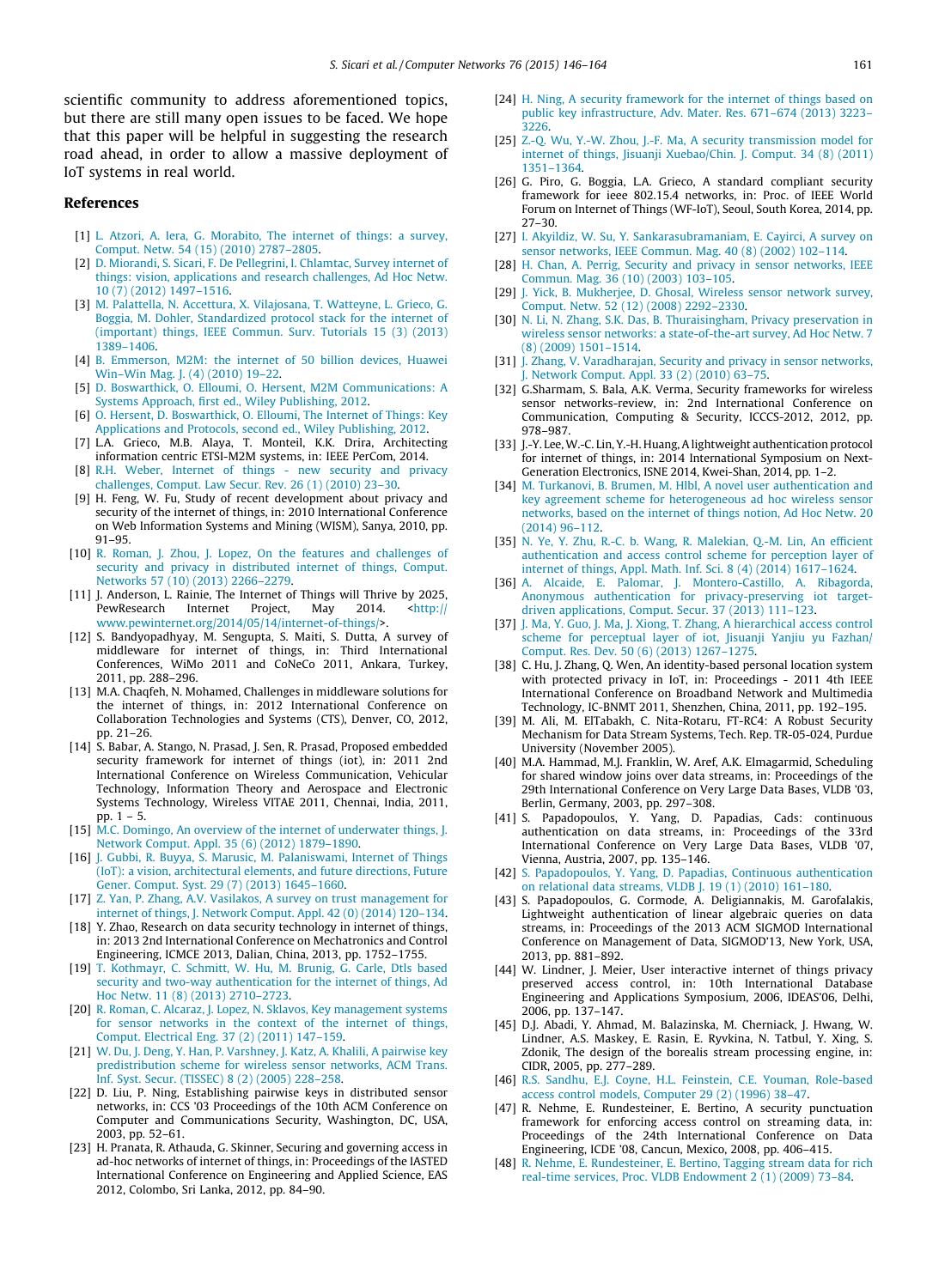- <span id="page-16-0"></span>[49] Y. Zhu, E.A. Rundensteiner, G.T. Heineman, Dynamic plan migration for continuous queries over data streams, in: Proceedings of the ACM SIGMOD International Conference on Management of Data, SIGMOD '04, Paris, France, 2004, pp. 431–442.
- [50] B. Carminati, E. Ferrari, K.L. Tan, Enforcing access control over data streams, in: Proceedings of the 12th ACM symposium on Access control models and technologies, SACMAT '07, Sophia Antipolis, France, 2007, pp. 21–30.
- [51] B. Carminati, E. Ferrari, K.L. Tan, Specifying access control policies on data streams, in: Proceedings of the Database System for Advanced Applications Conference, DASFAA 2007, Bangkok, Thailand, 2007, pp. 410–421.
- [52] [D.J. Abadi, D. Carney, U. Cetintemel, M. Cherniack, C. Convey, S. Lee,](http://refhub.elsevier.com/S1389-1286(14)00397-1/h0260) [M. Stonebraker, N. Tatbul, S. Zdonik, Aurora: a new model and](http://refhub.elsevier.com/S1389-1286(14)00397-1/h0260) [architecture for data stream management, VLDB J. 12 \(2\) \(2003\)](http://refhub.elsevier.com/S1389-1286(14)00397-1/h0260) [120–139.](http://refhub.elsevier.com/S1389-1286(14)00397-1/h0260)
- [53] [B. Carminati, E. Ferrari, K.L. Tan, A framework to enforce access](http://refhub.elsevier.com/S1389-1286(14)00397-1/h0265) [control over data streams, ACM Trans. Inform. Syst. Sec. TISSEC 13](http://refhub.elsevier.com/S1389-1286(14)00397-1/h0265) [\(3\) \(2010\) 1–31](http://refhub.elsevier.com/S1389-1286(14)00397-1/h0265).
- [54] [S. Gusmeroli, S. Piccionea, D. Rotondi, A capability-based security](http://refhub.elsevier.com/S1389-1286(14)00397-1/h0270) [approach to manage access control in the internet of things, Math.](http://refhub.elsevier.com/S1389-1286(14)00397-1/h0270) [Comput. Model. 58 \(5-6\) \(2013\) 1189–1205.](http://refhub.elsevier.com/S1389-1286(14)00397-1/h0270)
- [55] European FP7 IoT@Work project. <<http://iot-at-work.eu>>.
- [56] [P. Mahalle, S. Babar, N. Prasad, R. Prasad, Identity management](http://refhub.elsevier.com/S1389-1286(14)00397-1/h0280) [framework towards internet of things \(IoT\): Roadmap and key](http://refhub.elsevier.com/S1389-1286(14)00397-1/h0280) [challenges, Commun. Comput. Inf. Sci. 89 \(2010\) 430–439.](http://refhub.elsevier.com/S1389-1286(14)00397-1/h0280)
- [57] A. Cherkaoui, L. Bossuet, L. Seitz, G. Selander, R. Borgaonkar, New paradigms for access control in constrained environments, in: 2014 9th International Symposium on Reconfigurable and Communication-Centric Systems-on-Chip (ReCoSoC), Montpellier, 2014, pp. 1–4.
- [58] [L. Veltri, S. Cirani, S. Busanelli, G. Ferrari, A novel batch-based group](http://refhub.elsevier.com/S1389-1286(14)00397-1/h0290) [key management protocol applied to the internet of things, Ad Hoc](http://refhub.elsevier.com/S1389-1286(14)00397-1/h0290) [Netw. 11 \(8\) \(2013\) 2724–2737.](http://refhub.elsevier.com/S1389-1286(14)00397-1/h0290)
- [59] S. Sicari, A. Rizzardi, C. Cappiello, A. Coen-Porisini, A NFP model for internet of things applications, in: Proc. of IEEE WiMob, Larnaca, Cyprus, 2014, pp. 164–171.
- [60] D. Evans, D. Eyers, Efficient data tagging for managing privacy in the internet of things, in: Proceedings 2012 IEEE Int. Conf. on Green Computing and Communications, GreenCom 2012, Conf. on Internet of Things, iThings 2012 and Conf. on Cyber, Physical and Social Computing, CPSCom 2012, Besancon, France, 2012, pp. 244– 248.
- [61] X. Huang, R. Fu, B. Chen, T. Zhang, A. Roscoe, User interactive internet of things privacy preserved access control, in: 7th International Conference for Internet Technology and Secured Transactions, ICITST 2012, London, United Kingdom, 2012, pp. 597–602.
- [62] [J. Cao, B. Carminati, E. Ferrari, K.L. Tan, CASTLE: continuously](http://refhub.elsevier.com/S1389-1286(14)00397-1/h0310) [anonymizing data streams, IEEE Trans. Dependable Secure Comput.](http://refhub.elsevier.com/S1389-1286(14)00397-1/h0310) [8 \(3\) \(2011\) 337–352.](http://refhub.elsevier.com/S1389-1286(14)00397-1/h0310)
- [63] [J. Yang, B. Fang, Security model and key technologies for the](http://refhub.elsevier.com/S1389-1286(14)00397-1/h0315) [internet of things, J. China Universities Posts Telecommun. 8 \(2\)](http://refhub.elsevier.com/S1389-1286(14)00397-1/h0315) [\(2011\) 109–112.](http://refhub.elsevier.com/S1389-1286(14)00397-1/h0315)
- [64] Y. Wang, Q. Wen, A privacy enhanced dns scheme for the internet of things, in: IET International Conference on Communication Technology and Application, ICCTA 2011, Beijing, China, 2011, pp. 699–702.
- [65] X. Wang, J. Zhang, E. Schooler, M. Ion, Performance evaluation of attribute-based encryption: Toward data privacy in the IoT, in: 2014 IEEE International Conference on Communications, ICC 2014, Sydney, NSW, 2014, pp. 725–730.
- [66] [J. Su, D. Cao, B. Zhao, X. Wang, I. You, ePASS: An expressive](http://refhub.elsevier.com/S1389-1286(14)00397-1/h0330) [attribute-based signature scheme with privacy and an](http://refhub.elsevier.com/S1389-1286(14)00397-1/h0330) [unforgeability guarantee for the internet of things, Future Gener.](http://refhub.elsevier.com/S1389-1286(14)00397-1/h0330) [Comput. Syst. 33 \(0\) \(2014\) 11–18](http://refhub.elsevier.com/S1389-1286(14)00397-1/h0330).
- [67] [L.b. Peng, W.b. Ru-chuan, S. Xiao-yu, C. Long, Privacy protection](http://refhub.elsevier.com/S1389-1286(14)00397-1/h0335) [based on key-changed mutual authentication protocol in internet](http://refhub.elsevier.com/S1389-1286(14)00397-1/h0335) [of things, Commun. Comput. Inf. Sci. 418 CCIS \(2014\) 345–355](http://refhub.elsevier.com/S1389-1286(14)00397-1/h0335).
- [68] A. Ukil, S. Bandyopadhyay, A. Pal, Iot-privacy: To be private or not to be private, in: Proceedings – IEEE INFOCOM, Toronto, ON, 2014, pp. 123–124.
- [69] [S. Sicari, C. Cappiello, F.D. Pellegrini, D. Miorandi, A. Coen-Porisini, A](http://refhub.elsevier.com/S1389-1286(14)00397-1/h0735) [security-and quality-aware system architecture for internet of](http://refhub.elsevier.com/S1389-1286(14)00397-1/h0735) [things, Inf. Syst. Frontiers \(2014\) 1–13.](http://refhub.elsevier.com/S1389-1286(14)00397-1/h0735)
- [70] F. Bao, I. Chen, Dynamic trust management for internet of things applications, in: Proceedings of the 2012 International Workshop on Self-Aware Internet of Things, Self-IoT '12, USA, San Jose, 2012, pp. 1–6.
- [71] F. Bao, I. Chen, Trust management for the internet of things and its application to service composition, in: 13th IEEE International Symposium on a World of Wireless, Mobile and Multimedia Networks, WoWMoM 2012, San Francisco, CA, United States, 2012, pp. 1–6.
- [72] M. Nitti, R. Girau, L. Atzori, A. Iera, G. Morabito, A subjective model for trustworthiness evaluation in the social internet of things, in: 2012 IEEE 23rd International Symposium on Personal Indoor and Mobile Radio Communications, PIMRC, Australia, Sydney, 2012, pp. 18–23.
- [73] S.D. Kamvar, M.T. Schlosser, H. Garcia-Molina, The eigen-trust algorithm for reputation management in p2p networks, in: Proc. WWW'03, New York, USA, 2003, pp. 640–651.
- [74] [L. Xiong, L. Liu, Peertrust: supporting reputation-based trust for](http://refhub.elsevier.com/S1389-1286(14)00397-1/h0370) [peer-to-peer electronic communities, IEEE Trans. Knowl. Data Eng.](http://refhub.elsevier.com/S1389-1286(14)00397-1/h0370) [16 \(2004\) 843–857.](http://refhub.elsevier.com/S1389-1286(14)00397-1/h0370)
- [75] A.A. Selcuk, E. Uzun, M.R. Pariente, A reputation-based trust management system for p2p networks, in: Proc. of CCGRID 2004, Washington, DC, USA, 2004, pp. 251–258.
- [76] B. Yu, M.P. Singh, K. Sycara, Developing trust in large-scale peer-topeer systems, in: Proc. of First IEEE Symposium on Multi-Agent Security and Survivability, 2004, pp. 1–10.
- [77] [Z. Liang, W. Shi, Enforcing cooperative resource sharing in untrusted](http://refhub.elsevier.com/S1389-1286(14)00397-1/h0385) [p2p computing environments, Mob. Netw. Appl. 10 \(2005\) 251–258.](http://refhub.elsevier.com/S1389-1286(14)00397-1/h0385)
- [78] [R. Lacuesta, G. Palacios-Navarro, C. Cetina, L. Penalver, J. Lloret,](http://refhub.elsevier.com/S1389-1286(14)00397-1/h0390) [Internet of things: where to be is to trust, EURASIP J. Wireless](http://refhub.elsevier.com/S1389-1286(14)00397-1/h0390) [Commun. Networking 2012 \(1\) \(2012\) 1–16.](http://refhub.elsevier.com/S1389-1286(14)00397-1/h0390)
- [79] P.N. Mahalle, P.A. Thakre, N.R. Prasad, R. Prasad, A fuzzy approach to trust based access control in internet of things, in: 2013 3rd International Conference on Wireless Communications, Vehicular Technology, Information Theory and Aerospace & Electronic Systems, VITAE, NJ, Atlantic City, 2013, pp. 1–5.
- [80] [J. Wang, S. Bin, Y. Yu, X. Niu, Distributed trust management](http://refhub.elsevier.com/S1389-1286(14)00397-1/h0400) [mechanism for the internet of things, Appl. Mech. Mater. 347-350](http://refhub.elsevier.com/S1389-1286(14)00397-1/h0400) [\(4\) \(2013\) 2463–2467](http://refhub.elsevier.com/S1389-1286(14)00397-1/h0400).
- [81] [Y. Liu, Z. Chen, F. Xia, X. Lv, F. Bu, An integrated scheme based on](http://refhub.elsevier.com/S1389-1286(14)00397-1/h0405) [service classification in pervasive mobile services, Int. J. Commun.](http://refhub.elsevier.com/S1389-1286(14)00397-1/h0405) [Syst. 25 \(9\) \(2012\) 1178–1188](http://refhub.elsevier.com/S1389-1286(14)00397-1/h0405).
- [82] Y. Liu, Z. Chen, F. Xia, X. Lv, F. Bu, A trust model based on service classification in mobile services, in: Proceedings – 2010 IEEE/ACM International Conference on Green Computing and Communications, GreenCom 2010, 2010 IEEE/ACM International Conference on Cyber, Physical and Social Computing, CPSCom 2010, Hangzhou, China, 2010, pp. 572–576.
- [83] [L. Wen-Mao, Y. Li-Hua, F. Bin-Xing, Z. Hong-Li, A hierarchical trust](http://refhub.elsevier.com/S1389-1286(14)00397-1/h0415) [model for the internet of things, Chin. J. Comput. 5 \(2012\) 846–855.](http://refhub.elsevier.com/S1389-1286(14)00397-1/h0415)
- [84] [Y. Saied, A. Olivereau, D. Zeghlache, M. Laurent, Trust management](http://refhub.elsevier.com/S1389-1286(14)00397-1/h0420) [system design for the internet of things: a context-aware and](http://refhub.elsevier.com/S1389-1286(14)00397-1/h0420) [multi-service approach, Comput. Secur. 39 \(2013\) 351–365.](http://refhub.elsevier.com/S1389-1286(14)00397-1/h0420)
- [85] [P. Dong, J. Guan, X. Xue, H. Wang, Attack-resistant trust](http://refhub.elsevier.com/S1389-1286(14)00397-1/h0425) [management model based on beta function for distributed](http://refhub.elsevier.com/S1389-1286(14)00397-1/h0425) [routing in internet of things, China Commun. 9 \(4\) \(2012\) 89–98.](http://refhub.elsevier.com/S1389-1286(14)00397-1/h0425)
- [86] T. Liu, Y. Guan, Y. Yan, L. Liu, Q. Deng, A wsn-oriented key agreement protocol in internet of things, in: 3rd International Conference on Frontiers of Manufacturing Science and Measuring Technology, ICFMM 2013, LiJiang, China, 2012, pp. 1792–1795.
- [87] [P. Martinez-Julia, A.F. Skarmeta, Beyond the separation of identifier](http://refhub.elsevier.com/S1389-1286(14)00397-1/h0435) [and locator: building an identity-based overlay network architecture](http://refhub.elsevier.com/S1389-1286(14)00397-1/h0435) [for the future internet, Comput. Netw. 57 \(10\) \(2013\) 2280–2300.](http://refhub.elsevier.com/S1389-1286(14)00397-1/h0435)
- [88] G.D. Tormo, F.G. Marmol, G.M. Perez, Dynamic and flexible selection of a reputation mechanism for heterogeneous environments, Future Gener. Comput. Syst. (2014).
- [89] [L. Gu, J. Wang, B.b. Sun, Trust management mechanism for internet](http://refhub.elsevier.com/S1389-1286(14)00397-1/h0445) [of things, China Commun. 11 \(2\) \(2014\) 148–156.](http://refhub.elsevier.com/S1389-1286(14)00397-1/h0445)
- [90] [Y.-B. Liu, X.-H. Gong, Y.-F. Feng, Trust system based on node](http://refhub.elsevier.com/S1389-1286(14)00397-1/h0450) [behavior detection in internet of things, Tongxin Xuebao/J.](http://refhub.elsevier.com/S1389-1286(14)00397-1/h0450) [Commun. 35 \(5\) \(2014\) 8–15](http://refhub.elsevier.com/S1389-1286(14)00397-1/h0450).
- [91] [R. Macfarlane, W. Buchanan, E. Ekonomou, O. Uthmani, L. Fan, O. Lo,](http://refhub.elsevier.com/S1389-1286(14)00397-1/h0455) [Formal security policy implementations in network firewalls,](http://refhub.elsevier.com/S1389-1286(14)00397-1/h0455) [Comput. Secur. 31 \(2\) \(2012\) 253–270](http://refhub.elsevier.com/S1389-1286(14)00397-1/h0455).
- [92] [Y. Elrakaiby, F. Cuppens, N. Cuppens-Boulahia, Formal enforcement](http://refhub.elsevier.com/S1389-1286(14)00397-1/h0460) [and management of obligation policies, Data Knowl. Eng. 71 \(1\)](http://refhub.elsevier.com/S1389-1286(14)00397-1/h0460) [\(2012\) 127–147.](http://refhub.elsevier.com/S1389-1286(14)00397-1/h0460)
- [93] [Z. Wu, L. Wang, An innovative simulation environment for cross](http://refhub.elsevier.com/S1389-1286(14)00397-1/h0465)[domain policy enforcement, Simul. Model. Pract. Theory 19 \(7\)](http://refhub.elsevier.com/S1389-1286(14)00397-1/h0465) [\(2011\) 1558–1583.](http://refhub.elsevier.com/S1389-1286(14)00397-1/h0465)
- [94] [M. Dell'Amico, M.S.I.G. Serme, A.S. de Oliveira, Y. Roudier, Hipolds:](http://refhub.elsevier.com/S1389-1286(14)00397-1/h0470) [a hierarchical security policy language for distributed systems, Inf.](http://refhub.elsevier.com/S1389-1286(14)00397-1/h0470) [Secur. Technical Rep. 17 \(3\) \(2013\) 81–92.](http://refhub.elsevier.com/S1389-1286(14)00397-1/h0470)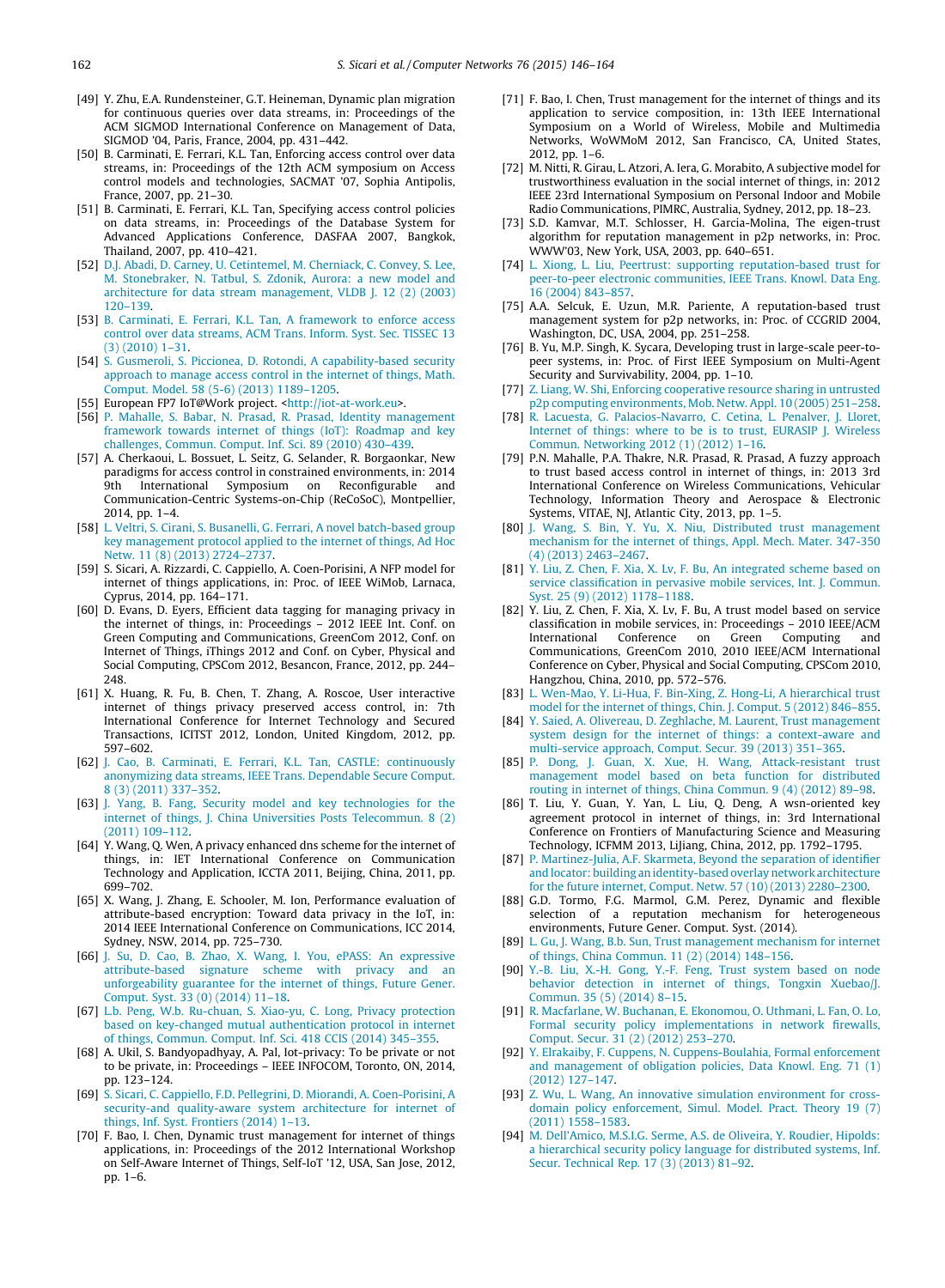- <span id="page-17-0"></span>[95] [G. Bella, R. Giustolisi, S. Riccobene, Enforcing privacy in e](http://refhub.elsevier.com/S1389-1286(14)00397-1/h0475)[commerce by balancing anonymity and trust, Comput. Secur. 30](http://refhub.elsevier.com/S1389-1286(14)00397-1/h0475) [\(8\) \(2011\) 705–718](http://refhub.elsevier.com/S1389-1286(14)00397-1/h0475).
- [96] [M. Langar, M. Mejri, K. Adi, Formal enforcement of security policies](http://refhub.elsevier.com/S1389-1286(14)00397-1/h0480) [on concurrent systems, J. Symbol. Comput. 46 \(9\) \(2011\) 997–1016](http://refhub.elsevier.com/S1389-1286(14)00397-1/h0480).
- [97] [J. Baeten, A brief history of process algebra, Theoret. Comput. Sci.](http://refhub.elsevier.com/S1389-1286(14)00397-1/h0485) [335 \(2-3\) \(2005\) 131–146](http://refhub.elsevier.com/S1389-1286(14)00397-1/h0485).
- [98] [D. Ferraiolo, V. Atluri, S. Gavrila, The policy machine: a novel](http://refhub.elsevier.com/S1389-1286(14)00397-1/h0490) [architecture and framework for access control policy specification](http://refhub.elsevier.com/S1389-1286(14)00397-1/h0490) [and enforcement, J. Syst. Architec. 57 \(4\) \(2011\) 412–424.](http://refhub.elsevier.com/S1389-1286(14)00397-1/h0490)
- [99] D. Brewer, M. Nash, The chinese wall security policy, in: Proceedings. 1989 IEEE Symposium on Security and Privacy, Oakland, CA, 1989, pp. 206–214.
- [100] M. Bishop, Computer Security: Art and Science, Addison Wesley, 2003.
- [101] [J. Rao, A. Sardinha, N. Sadeh, A meta-control architecture for](http://refhub.elsevier.com/S1389-1286(14)00397-1/h0505) [orchestrating policy enforcement across heterogeneous](http://refhub.elsevier.com/S1389-1286(14)00397-1/h0505) [information sources, Web Semantics: Sci. Serv. Agents World](http://refhub.elsevier.com/S1389-1286(14)00397-1/h0505) [Wide Web 7 \(1\) \(2009\) 40–56](http://refhub.elsevier.com/S1389-1286(14)00397-1/h0505).
- [102] J. Singh, J. Bacon, D. Eyers, Policy enforcement within emerging distributed, event-based systems, in: DEBS 2014 – Proceedings of the 8th ACM International Conference on Distributed Event-Based Systems, 2014, pp. 246–255.
- [103] R. Neisse, G. Steri, G. Baldini, Enforcement of security policy rules for the internet of things, in: Proc. of IEEE WiMob, Larnaca, Cyprus, 2014, pp. 120–127.
- [104] I. Bagci, S. Raza, T. Chung, U. Roedig, T. Voigt, Combined secure storage and communication for the internet of things, in: 2013 IEEE International Conference on Sensing, Communications and Networking, SECON 2013, New Orleans, LA, United States, 2013, pp. 523–631.
- [105] D. Conzon, T. Bolognesi, P. Brizzi, A. Lotito, R. Tomasi, M. Spirito, The virtus middleware: an xmpp based architecture for secure IoT communications, in: 2012 21st International Conference on Computer Communications and Networks, ICCCN 2012, Munich, Germany, 2012, pp. 1–6.
- [106] [A. Gòmez-Goiri, P. Orduna, J. Diego, D.L. de Ipina, Otsopack:](http://refhub.elsevier.com/S1389-1286(14)00397-1/h0530) [lightweight semantic framework for interoperable ambient](http://refhub.elsevier.com/S1389-1286(14)00397-1/h0530) [intelligence applications, Comput. Hum. Behav. 30 \(2014\)](http://refhub.elsevier.com/S1389-1286(14)00397-1/h0530) [460–467.](http://refhub.elsevier.com/S1389-1286(14)00397-1/h0530)
- [107] M. Isa, N.Mohamed, H.H.S. Adnan, J.Manan, R.Mahmod, A lightweight and secure TFTP protocol for smart environment, in: ISCAIE 2012 -2012 IEEE Symposium on Computer Applications and Industrial Electronics 2012, Kota Kinabalu, Malaysia, 2012, pp. 302–306.
- [108] [C.H. Liu, B. Yang, T. Liu, Efficient naming, addressing and profile](http://refhub.elsevier.com/S1389-1286(14)00397-1/h0540) [services in internet-of-things sensory environments, Ad Hoc Netw.](http://refhub.elsevier.com/S1389-1286(14)00397-1/h0540) [18 \(0\) \(2013\) 85–101.](http://refhub.elsevier.com/S1389-1286(14)00397-1/h0540)
- [109] oneM2M. <<http://www.onem2m.org/>>.
- [110] [G. Colistra, V. Pilloni, L. Atzori, The problem of task allocation in the](http://refhub.elsevier.com/S1389-1286(14)00397-1/h0550) [internet of things and the consensus-based approach, Comput.](http://refhub.elsevier.com/S1389-1286(14)00397-1/h0550) [Netw. 73 \(0\) \(2014\) 98–111.](http://refhub.elsevier.com/S1389-1286(14)00397-1/h0550)
- [111] [Y. Wang, M. Qiao, H. Tang, H. Pei, Middleware development method](http://refhub.elsevier.com/S1389-1286(14)00397-1/h0555) [for internet of things, Liaoning Gongcheng Jishu Daxue Xuebao](http://refhub.elsevier.com/S1389-1286(14)00397-1/h0555) [\(Ziran Kexue Ban\)/J. Liaoning Tech. Univ. \(Nat. Sci. Ed.\) 33 \(5\)](http://refhub.elsevier.com/S1389-1286(14)00397-1/h0555) [\(2014\) 675–678](http://refhub.elsevier.com/S1389-1286(14)00397-1/h0555).
- [112] H. Ferreira, R. De Sousa Jr., F. De Deus, E. Canedo, Proposal of a secure, deployable and transparent middleware for internet of things, in: Iberian Conference on Information Systems and Technologies, CISTI, Barcelona, 2014, pp. 1–4.
- [113] [J. Mao, L. Wang, Rapid identification authentication protocol for](http://refhub.elsevier.com/S1389-1286(14)00397-1/h0565) [mobile nodes in internet of things with privacy protection, J.](http://refhub.elsevier.com/S1389-1286(14)00397-1/h0565) [Networks 7 \(7\) \(2012\) 1099–1105.](http://refhub.elsevier.com/S1389-1286(14)00397-1/h0565)
- [114] [A. Jara, V. Kafle, A. Skarmeta, Secure and scalable mobility](http://refhub.elsevier.com/S1389-1286(14)00397-1/h0570) [management scheme for the internet of things integration in the](http://refhub.elsevier.com/S1389-1286(14)00397-1/h0570) [future internet architecture, Int. J. Ad Hoc Ubiquitous Comput. 13](http://refhub.elsevier.com/S1389-1286(14)00397-1/h0570) [\(3-4\) \(2013\) 228–242](http://refhub.elsevier.com/S1389-1286(14)00397-1/h0570).
- [115] T. Yan, Q. Wen, A secure mobile rfid architecture for the internet of things, in: Proceedings 2010 IEEE International Conference on Information Theory and Information Security, ICITIS 2010, Beijing, China, 2010, pp. 616–619.
- [116] W. Zhu, J. Yu, T. Wang, A security and privacy model for mobile rfid systems in the internet of things, in: International Conference on Communication Technology Proceedings, ICCT, 2012, pp. 726–732.
- [117] M. Elkhodr, S. Shanhrestani, H. Cheung, A review of mobile location privacy in the internet of things, in: International Conference on ICT and Knowledge Engineering, Bangkok, Thailand, 2012, pp. 266–272.
- [118] S. Li, P. Gong, Q. Yang, M. Li, J. Kong, P. Li, A secure handshake scheme for mobile-hierarchy city intelligent transportation system, in: International Conference on Ubiquitous and Future Networks, ICUFN, Da Nang, 2013, pp. 190–191.
- [119] [K.c. Kang, Z.-B. Pang, C.c. Wang, Security and privacy mechanism](http://refhub.elsevier.com/S1389-1286(14)00397-1/h0595) [for health internet of things, J. China Universities Posts](http://refhub.elsevier.com/S1389-1286(14)00397-1/h0595) [Telecommun. 20 \(SUPPL-2\) \(2013\) 64–68.](http://refhub.elsevier.com/S1389-1286(14)00397-1/h0595)
- [120] F. Goncalves, J. Macedo, M. Nicolau, A. Santos, Security architecture for mobile e-health applications in medication control, in: 2013 21st International Conference on Software, Telecommunications and Computer Networks, SoftCOM 2013, Primosten, 2013, pp. 1–8.
- [121] [B. Niu, X. Zhu, H. Chi, H. Li, Privacy and authentication protocol for](http://refhub.elsevier.com/S1389-1286(14)00397-1/h0605) [mobile rfid systems, Wireless Pers. Commun. 77 \(3\) \(2014\) 1713–1731.](http://refhub.elsevier.com/S1389-1286(14)00397-1/h0605)
- [122] [Y.-S. Jeong, J. Lee, J.-B. Lee, J.-J. Jung, J. Park, An efficient and secure](http://refhub.elsevier.com/S1389-1286(14)00397-1/h0610) [m-ips scheme of mobile devices for human-centric computing, J.](http://refhub.elsevier.com/S1389-1286(14)00397-1/h0610) [Appl. Math. Special Issue 2014 \(2014\) 1–8](http://refhub.elsevier.com/S1389-1286(14)00397-1/h0610).
- [123] [J. Geng, X. Xiong, Research on mobile information access based on](http://refhub.elsevier.com/S1389-1286(14)00397-1/h0615) [internet of things, Appl. Mech. Mater. 539 \(2014\) 460–463](http://refhub.elsevier.com/S1389-1286(14)00397-1/h0615).
- [124] S. Kubler, K. Frmling, A. Buda, A standardized approach to deal with firewall and mobility policies in the iot, Pervasive Mobile Comput. (2014).
- [125] C. Perera, P. Jayaraman, A. Zaslavsky, D. Georgakopoulos, P. Christen, Mosden: An internet of things middleware for resource constrained mobile devices, in: Proceedings of the Annual Hawaii International Conference on System Sciences, Washington, DC, USA, 2014, pp. 1053–1062.
- [126] [J. Montavont, D. Roth, T. Nol, Mobile {IPv6} in internet of things:](http://refhub.elsevier.com/S1389-1286(14)00397-1/h0630) [analysis, experimentations and optimizations, Ad Hoc Netw. 14 \(0\)](http://refhub.elsevier.com/S1389-1286(14)00397-1/h0630) [\(2014\) 15–25.](http://refhub.elsevier.com/S1389-1286(14)00397-1/h0630)
- [127] [D. Rosario, Z. Zhao, A. Santos, T. Braun, E. Cerqueira, A beaconless](http://refhub.elsevier.com/S1389-1286(14)00397-1/h0635) [opportunistic routing based on a cross-layer approach for efficient](http://refhub.elsevier.com/S1389-1286(14)00397-1/h0635) [video dissemination in mobile multimedia IoT applications,](http://refhub.elsevier.com/S1389-1286(14)00397-1/h0635) [Comput. Commun. 45 \(0\) \(2014\) 21–31](http://refhub.elsevier.com/S1389-1286(14)00397-1/h0635).
- [128] [J.P. Espada, V.G. Daz, R.G. Crespo, O.S. Martnez, B.P. G-Bustelo,](http://refhub.elsevier.com/S1389-1286(14)00397-1/h0740) [J.M.C. Lovelle, Using extended web technologies to develop](http://refhub.elsevier.com/S1389-1286(14)00397-1/h0740) [bluetooth multi-platform mobile applications for interact with](http://refhub.elsevier.com/S1389-1286(14)00397-1/h0740) [smart things, Inf. Fusion 21 \(0\) \(2014\) 30–41.](http://refhub.elsevier.com/S1389-1286(14)00397-1/h0740)
- [129] [J. An, X. Gui, W. Zhang, J. Jiang, J. Yang, Research on social relations](http://refhub.elsevier.com/S1389-1286(14)00397-1/h0645) [cognitive model of mobile nodes in internet of things, J. Network](http://refhub.elsevier.com/S1389-1286(14)00397-1/h0645) [Comput. Appl. 36 \(2\) \(2013\) 799–810](http://refhub.elsevier.com/S1389-1286(14)00397-1/h0645).
- [130] [T.-M. Gronli, P. Pourghomi, G. Ghinea, Towards NFC payments using](http://refhub.elsevier.com/S1389-1286(14)00397-1/h0650) [a lightweight architecture for the web of things, Computing \(2014\)](http://refhub.elsevier.com/S1389-1286(14)00397-1/h0650). [131] BUTLER Project. [<http://www.iot-butler.eu](http://www.iot-butler.eu)>.
- [132] P. Kasinathan, G. Costamagna, H. Khaleel, C. Pastrone, M. Spirito. Demo: An ids Framework for Internet of Things Empowered by
- 6lowpan, Berlin, Germany, 2013, pp. 1337–1339. [133] HYDRA Project. <[http://www.hydramiddleware.eu/>](http://www.hydramiddleware.eu/).
- 
- [134] Usable Trust in the Internet of Things. [<http://www.utrustit.eu/](http://www.utrustit.eu/)>.
- [135] iCORE Project. [<http://www.iot-icore.eu>](http://www.iot-icore.eu).
- [136] HACMS Project. < [http://www.defenseone.com/technology>](http://www.defenseone.com/technology).
- [137] National Science Foundation Project. [<http://www.nsf.gov>](http://www.nsf.gov).
- [138] Roseline Project. [<https://sites.google.com/site/roselineproject/](http://https://sites.google.com/site/roselineproject/)>.
- [139] XIA-NP Project. <[http://www.cs.cmu.edu/xia/>](http://www.cs.cmu.edu/xia/).
- [140] NDN-NP Project. [<http://named-data.net/](http://named-data.net/)>.
- [141] NEBULA Project. <[http://nebula-fia.org/>](http://nebula-fia.org/).
- [142] MobilityFirst-NP Project. <[http://mobilityfirst.winlab.rutgers.edu/>](http://mobilityfirst.winlab.rutgers.edu/).
- [143] [H.-D. Ma, Internet of things: objectives and scientific challenges, J.](http://refhub.elsevier.com/S1389-1286(14)00397-1/h0715) [Comput. Sci. Technol. 26 \(6\) \(2011\) 919–924](http://refhub.elsevier.com/S1389-1286(14)00397-1/h0715).
- [144] FIRE EU-China Project. [<http://www.euchina-fire.eu/](http://www.euchina-fire.eu/)>.
- [145] FIRE EU-Korea Project. [<http://eukorea-fire.eu/](http://eukorea-fire.eu/)>.
- [146] EU-Japan Project. <[http://www.eurojapan-ict.org/>](http://www.eurojapan-ict.org/).



Sabrina Sicari is Assistant Professor at Universita' degli Studi dell'Insubria (Italy). She received her master degree in Electronical Engineering in 2002 and her Ph.D. in Computer and Telecommunications Engineering in 2006 from Universita' degli Studi di Catania (Italy). From September 2004 to March 2006 she has been a research scholar at Politecnico di Milano. Since May 2006 she works at Universita' degli Studi dell'Insubria in the software engineering group. Her research interests are on wireless sensor networks (WSN), risk assessment

methodology and privacy models. She is a member of the Editorial Board of Computer Network (Elsevier). She is the general co-chair of S-Cube'09, a steering Committee member of S-Cube'10, S-Cube'11, S-Cube'13 and S-Cube'14, guest editor for the ACM Monet Special Issue, named ''Sensor, system and Software'' and AD Hoc Special Issue on Security, Privacy and Trust Management in Internet of Things era (SePriT), TPC member and reviewer for many journals and conferences.